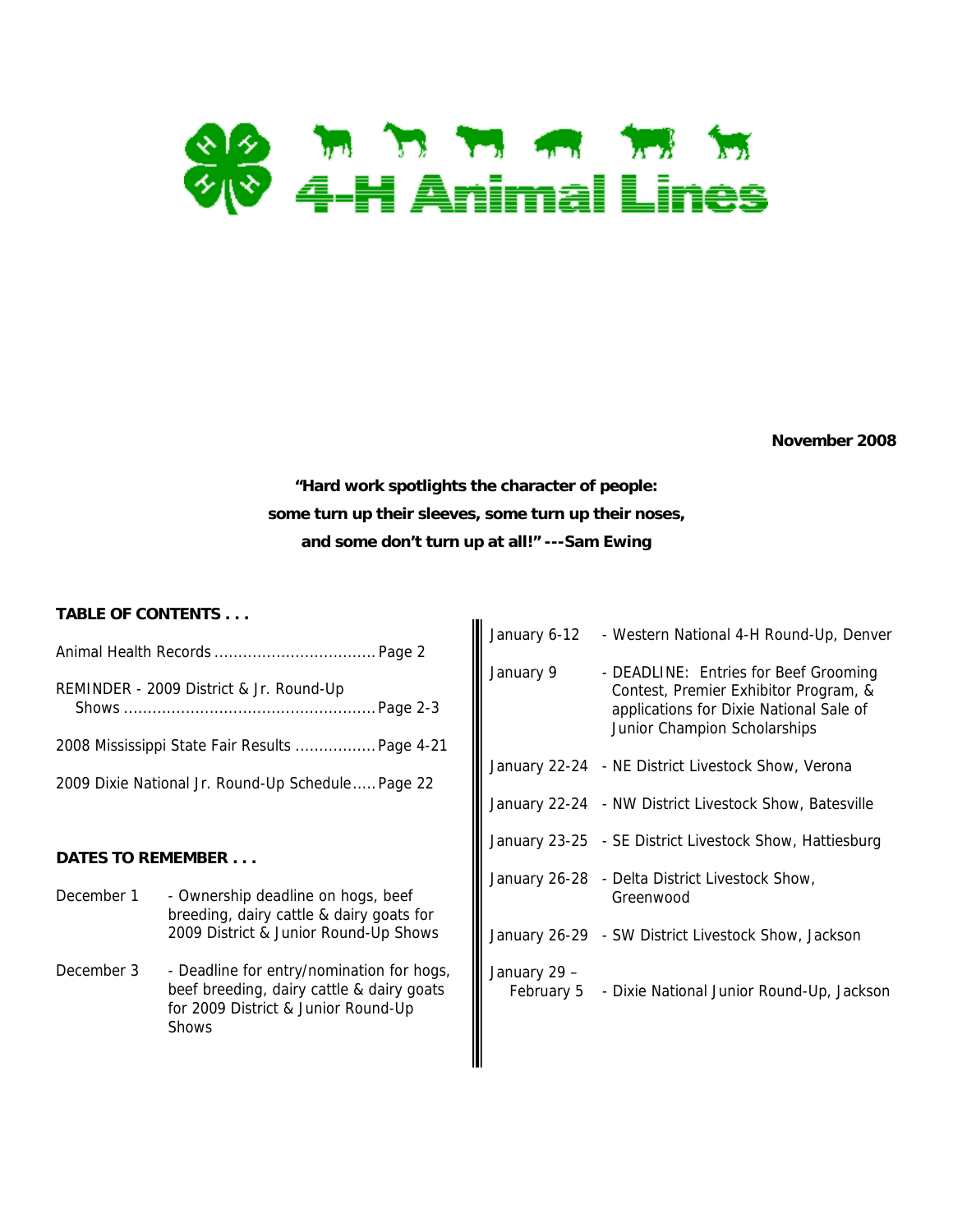#### X**OFFICIAL HEALTH CERTIFICATE – REMINDER**

An Official Health Certificate with each animal identified will be required on all livestock showing at the 2009 Dixie National Junior Round-Up. This includes all market animals, beef breeding cattle, commercial beef heifers, dairy cattle (purebred and commercial dairy heifers), dairy goats and commercial meat goat does. Because the market shows are non-terminal, all market animals must be accompanied with an official health certificate obtained from a veterinarian.

#### **EXAMINAL HEALTH RECORDS**

Any animal that is to be shown at the 2009 Dixie National Junior Round-Up must have a completed health record listing all medications and treatments received within 60 days prior to the show. The completed health record on all market animals, commercial beef heifers, commercial meat goat does and commercial dairy heifers will be turned in to show management at weigh-in of the animals. Completed health records on beef breeding cattle and purebred dairy cattle will be turned in to show management at the check-in of registration papers.

#### **REMINDER – 2009 DISTRICT AND JUNIOR ROUND-UP SHOWS!!**

#### ◆**PURCHASING PROJECT ANIMALS FOR SPRING SHOWS**

Spring shows will be here soon. Now is a good time to run a final survey of your 4-H'ers to determine if additional purchases are needed and to be locating them. The only ownership deadlines that have passed are for commercial beef heifers, steers, lambs and market goats. You still have until December 1<sup>st</sup> to purchase your hogs, beef breeding, dairy cattle commercial meat goat does and dairy goats. Ownership deadlines on project animals for spring shows are:

| Dairy Cattle                         | December 1 | Hogs          | December 1 |
|--------------------------------------|------------|---------------|------------|
| Dairy Goats                          | December 1 | Beef Breeding | December 1 |
| Commercial Meat Goat Does December 1 |            |               |            |

#### ◆**CATTLE REGISTRATION PAPERS FOR JUNIOR SHOWS**

 Double check registration papers on breeding beef and purebred dairy to be sure they are in proper order. Now is the time to correct any problems. Remember that papers must be in the 4-H'ers name only. Farm names or joint ownership with adults are not acceptable. DON'T ASSUME THAT EVERYTHING IS RIGHT -CHECK!! Papers may be in multiple siblings' names provided they are all 18 years of age or younger.

#### ◆**ENTRIES FOR DISTRICT & ROUND-UP SHOWS**

Now is the time to be getting your entries in order. All market swine, beef breeding, dairy cattle, dairy goat, commercial meat goat doe and showmanship entries must be entered on the Extension Intranet **by December 3, 2008**. Counties will make all entries through the livestock intranet entry program developed by John Giesemann. All original nomination forms must be sent to the ADS Office along with a printout of all entries with the signature of the person in your county with 4-H Livestock responsibilities **verifying** that all entries are complete and accurate. These forms must be **postmarked by December 3rd.** 

#### ◆**STEERS, COMMERCIAL BEEF HEIFERS, COMMERCIAL DAIRY HEIFERS, MARKET GOATS AND COMMERCIAL MEAT GOAT DOES**

Double check with your 4-H'ers who are exhibiting steers, commercial beef heifers, commercial dairy heifers, market goats and commercial meat goat does about horns. All commercial beef heifers, steers, market goats and commercial meat goat does showing at the District and Round-Up Shows must be polled or dehorned, with no scurs or regrowth to exceed 1½ inches above the skin. All commercial dairy heifers must be dehorned. Too often with a poor job of dehorning, regrowth may occur. Now is the time to take off the horns or any regrowth to allow for proper healing.

Registered heifers are not eligible for the commercial heifer shows.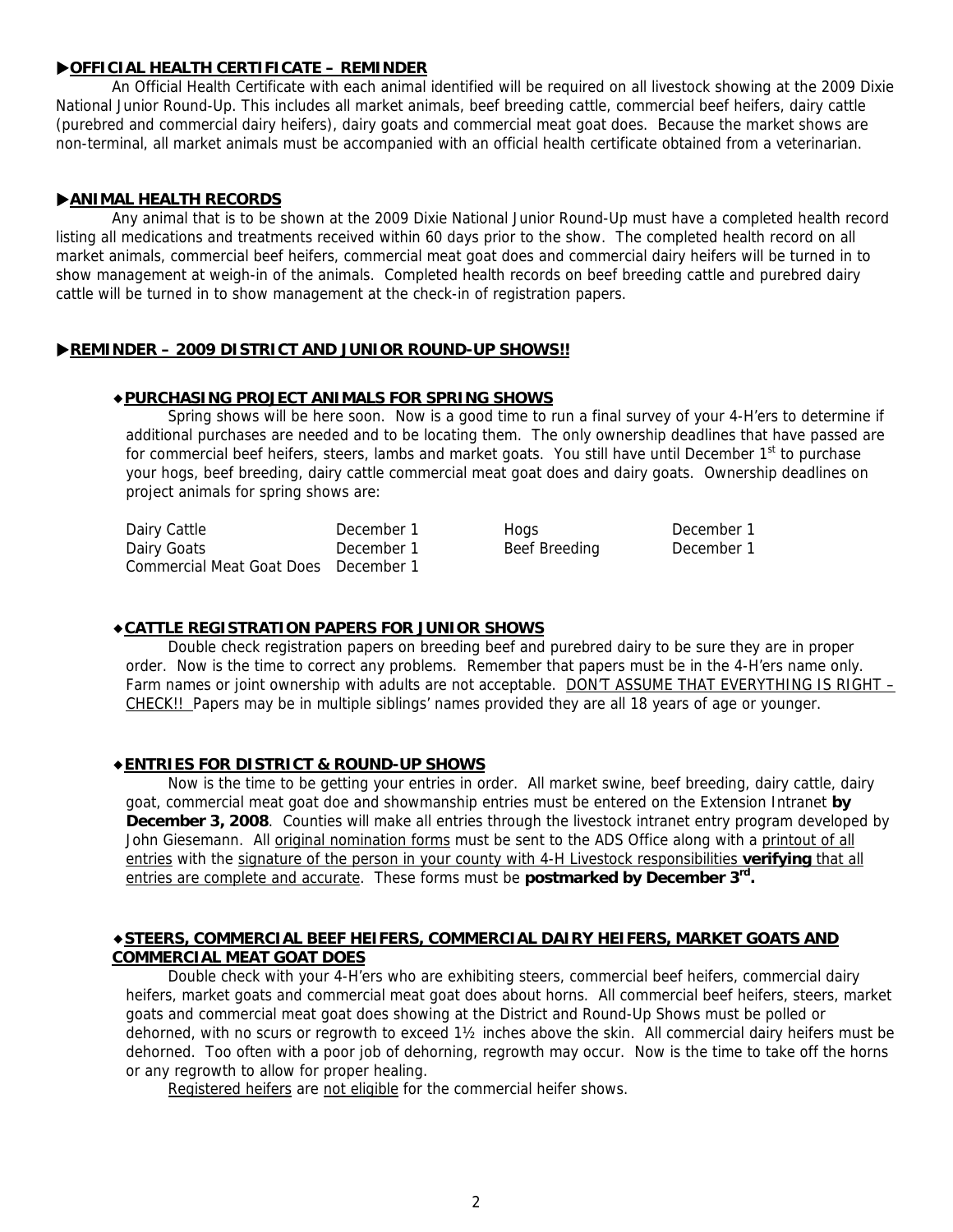#### ◆**HOGS SHOWING AT 2009 DISTRICT AND ROUND-UP SHOWS**

All market hogs for the 2009 District and Round-Up Shows must be nominated and ear tagged by the time of online entry. Below are the deadlines for market hogs:

December 1, 2008 - Market hog ownership deadline for 2009 District & Round-Up Shows

December 3, 2008 - On-line Market hog entry/nomination due for 2009 District & Round-Up Shows

**Nomination Process for Hogs-** What you must submit for each hog nominated:

- 1. Mail individual nomination form for each hog to ADS Department. Each nomination form must be completed (PO Box address is not acceptable for physical location of an animal) and signed by the exhibitor, parent, and supervising Extension Agent or Vo-Ag Advisor.
- 2. Official ear tag number each hog must be tagged with official ear tag for 2009 prior to nomination deadline.
- 3. Submit county entries through the Extension Intranet website (should be available by mid-November 2008).
- 4. Keep a hard copy of your entries for your files.

Please let hog exhibitors know about these dates and double check with them to be sure your records are in order and that all market hogs are properly entered. Do not send us nomination forms after deadline date. Please do not wait until the last day to take care of this business.

Order form for hog tags and nomination forms for hogs were sent to you earlier. If you failed to get this material, please call my office. County Extension Agents or Vo-Ag Advisors must make nominations of hogs for exhibitors under their supervision.

All hogs must be ear tagged (by December 3<sup>rd</sup>) and nomination forms must be returned to the MSU Animal and Dairy Sciences Department by December 3, 2008.

Each hog must have an individually completed nomination form including breed information and signature of the exhibitor, parent, and Extension Agent/Vo-Ag Advisor.

#### ◆**EXHIBITOR'S AGE FOR DISTRICT LIVESTOCK SHOWS & DIXIE NATIONAL JUNIOR ROUND-UP**

Remember that exhibitor's age will be 8 -18 years of **age as of December 31, 2008**. Agents/Advisors have the responsibility to see that all exhibitors are of the proper age.

#### X**VOLUNTEER LEADERS MUST BE CERTIFIED**

VOLUNTEER LEADERS WHO MAY BE HELPING YOUR 4-H'ERS GROOM ANIMALS MUST BE MISSISSIPPI RESIDENTS AND OFFICIALLY CERTIFIED VOLUNTEER LEADERS OF THE 4-H PROGRAM IN MISSISSIPPI. This means you must submit the names of these volunteers to the ADS Department (Elwanda Shook). Be sure to list the volunteer leaders who will be assisting your 4-H'ers with animals at the show. **All parents that assist with animals should be signed up as volunteers.**

#### **PREMINDER: 4-H/FFA MEMBERS MUST BE ETHICS CERTIFIED TO SHOW LIVESTOCK!!**

The 2009 District and Dixie National Junior Round-Up livestock shows will be here soon and the Mississippi Livestock Quality Assurance training for all exhibitors, parents or guardians, and volunteers must be completed by December 1, 2008. When performing this training, remember to administer the pre- and posttests and mail them to Dr. Michael Newman. CD's were mailed to each county and given to FFA Advisors in July. Code of Conduct Forms are to be requested from ADS.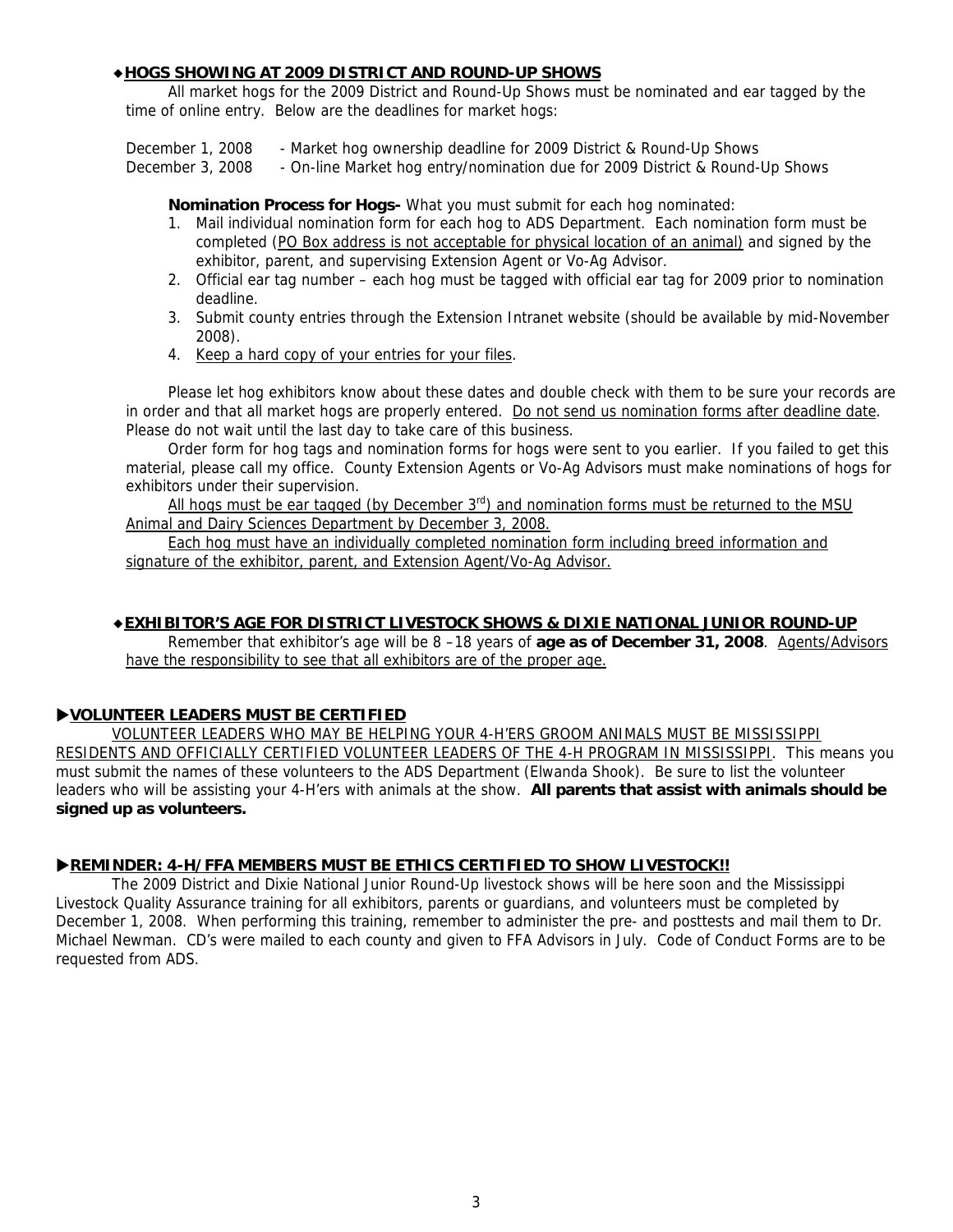#### ▶**2008 MISSISSIPPI STATE FAIR RESULTS**

 The 2008 Mississippi State Fair junior livestock shows were outstanding and a showcase for the junior livestock program in Mississippi. Agents, leaders, parents, and exhibitors are to be commended on their fine cooperation and dedicated work put into this event to make it successful. Congratulations! Look at the figures below to see the number of State Fair Livestock exhibits in recent years.

| <b>Contest</b>                   | 1999           | 2000           | 2001           | 2002 | 2003 | 2004 | 2005           | 2006 | 2007           | 2008 |
|----------------------------------|----------------|----------------|----------------|------|------|------|----------------|------|----------------|------|
| <b>Beef Breeding</b>             | 733            | 700            | 620            | 510  | 461  | 395  | 314            | 407  | 423            | 373  |
| <b>Commercial Beef Heifers</b>   | 188            | 169            | 158            | 161  | 152  | 148  | 119            | 134  | 130            | 117  |
| <b>Steers</b>                    | 114            | 117            | 104            | 96   | 103  | 91   | 63             | 89   | 73             | 77   |
| Lambs                            | 373            | 343            | 257            | 270  | 276  | 300  | 263            | 237  | 211            | 195  |
| Swine                            | 49             | 53             | 58             | 60   | 99   | 61   | 82             | 52   | 59             | 42   |
| <b>Market Goats</b>              | ۰              | ٠              | $\blacksquare$ |      | 96   | 91   | 118            | 184  | 269            | 172  |
| <b>Commercial Meat Goat Does</b> | ۰              | $\blacksquare$ | ۰              | ٠    | ۰    | ۰.   | ٠              | ۰    | $\blacksquare$ | 74   |
| <b>Dairy Goats</b>               | ٠              | ٠              | ٠              | ٠    | ٠    | ۰.   | ٠              | 86   | 121            | 108  |
| <b>Purebred Dairy Animals</b>    | 150            | 148            | 151            | 186  | 186  | 168  | 152            | 175  | 172            | 144  |
| <b>Commercial Dairy Heifers</b>  | ٠              | 15             | 16             | 31   | 24   | 26   | 31             | 26   | 30             | 26   |
| <b>TOTAL Animals Shown</b>       | 1607           | 1545           | 1364           | 1314 | 1397 | 1280 | 1142           | 1390 | 1488           | 1328 |
|                                  |                |                |                |      |      |      |                |      |                |      |
| <b>Shepherd Award</b>            | $\overline{2}$ | $\overline{2}$ | $\overline{2}$ | 1    | 5    | 1    | $\overline{2}$ | 1    | $\overline{2}$ | 1    |
| <b>Pretty Cow Contest</b>        | 17             | 17             | 23             | 28   | 26   | 14   | 11             | 14   | 15             | 13   |
| <b>Dairy Cow Sweetheart</b>      | 8              | 11             | 13             | 18   | 17   | 11   | 8              | 4    | 3              | 6    |
| <b>Dairy Goat Sweetheart</b>     | 7              | 6              | 3              | 4    | 12   | 5    | 8              | 4    | 4              | 4    |
| <b>Meat Goat Princess</b>        |                | ۰.             | $\blacksquare$ | ۰    | 19   | 8    | 8              | 11   | 12             | 14   |
| <b>Market Goat Quiz Bowl</b>     |                | ۰              | $\blacksquare$ |      | 23   | 12   | 3              | 28   | 44             | 34   |
| <b>Market Goat Judging</b>       | ٠              | ۰              | ۰              | ۰    | 31   | 22   | 28             | 29   | 46             | 31   |
| 4-H Livestock Judging            | ٠              | 61             | 47             | 33   | 20   | 27   | 22             | 29   | 28             | 42   |
| Jr. Dairy Cattle Quiz Bowl       | ä,             | ۰              | $\blacksquare$ |      | ٠    | ٠    | ۰              | 8    | 12             | 6    |
| <b>GRAND TOTAL Participation</b> | 1658           | 1657           | 1467           | 1407 | 1550 | 1380 | 1232           | 1518 | 1654           | 1479 |

#### **BREAKDOWN OF THE BREEDS FOR THE FOLLOWING SPECIES:**

| <b>BEEF BREEDING</b>   |           | <b>BEEF COMMERCIAL HEIFERS</b>         |           |
|------------------------|-----------|----------------------------------------|-----------|
| Angus                  | 73        | <b>Brahman &amp; Brahman Crosses</b>   | 49        |
| <b>Beefmaster</b>      | 24        | <b>English &amp; English Crosses</b>   | 37        |
| <b>Brahman</b>         | 26        | <b>European &amp; European Crosses</b> | <u>31</u> |
| <b>Brangus</b>         | 22        |                                        | 117       |
| <b>Charolais</b>       | 17        |                                        |           |
| Gelbvieh               | 9         | <b>LAMBS</b>                           |           |
| <b>Hereford</b>        | 38        | <b>Crosses</b>                         | 68        |
| Limousin               | 12        | <b>Dorsets &amp; Other Breeds</b>      | 4         |
| <b>Other Breeds</b>    | 30        | Hampshire                              | 44        |
| <b>Red Angus</b>       | 11        | Oxford                                 | 11        |
| <b>Santa Gertrudis</b> | 28        | <b>Shropshire</b>                      | 18        |
| <b>Shorthorn</b>       | 16        | <b>Suffolk</b>                         | 50        |
| Simbrah                | 18        |                                        | 195       |
| Simmental              | <u>49</u> |                                        |           |
|                        | 373       |                                        |           |

| <b>STEERS</b>                          |       |              | <b>MARKET HOGS</b> |            |
|----------------------------------------|-------|--------------|--------------------|------------|
| <b>PROSPECTS:</b>                      | Trad. | <b>Slick</b> | Lightweight        | 14         |
| <b>Brahman &amp; Brahman Crosses</b>   | 4     | 8            | Middleweight       | 15         |
| <b>English &amp; English Crosses</b>   | 6     | 2            | Heavyweight        | <u> 13</u> |
| <b>European &amp; European Crosses</b> | 9     | 2            |                    | 42         |
|                                        |       |              | <b>DAIRY</b>       |            |
| <b>PROGRESS:</b>                       |       |              | <b>Ayrshire</b>    | 9          |
| <b>Brahman &amp; Brahman Crosses</b>   | 4     | 4            | <b>Brown Swiss</b> | 4          |
| <b>English &amp; English Crosses</b>   | 5     | 6            | <b>Guernsey</b>    | 10         |
| <b>European &amp; European Crosses</b> | 13    | 14           | <b>Holstein</b>    | 66         |
|                                        | 41    | 36           | <b>Jersey</b>      | <u>55</u>  |
|                                        |       |              |                    | 144        |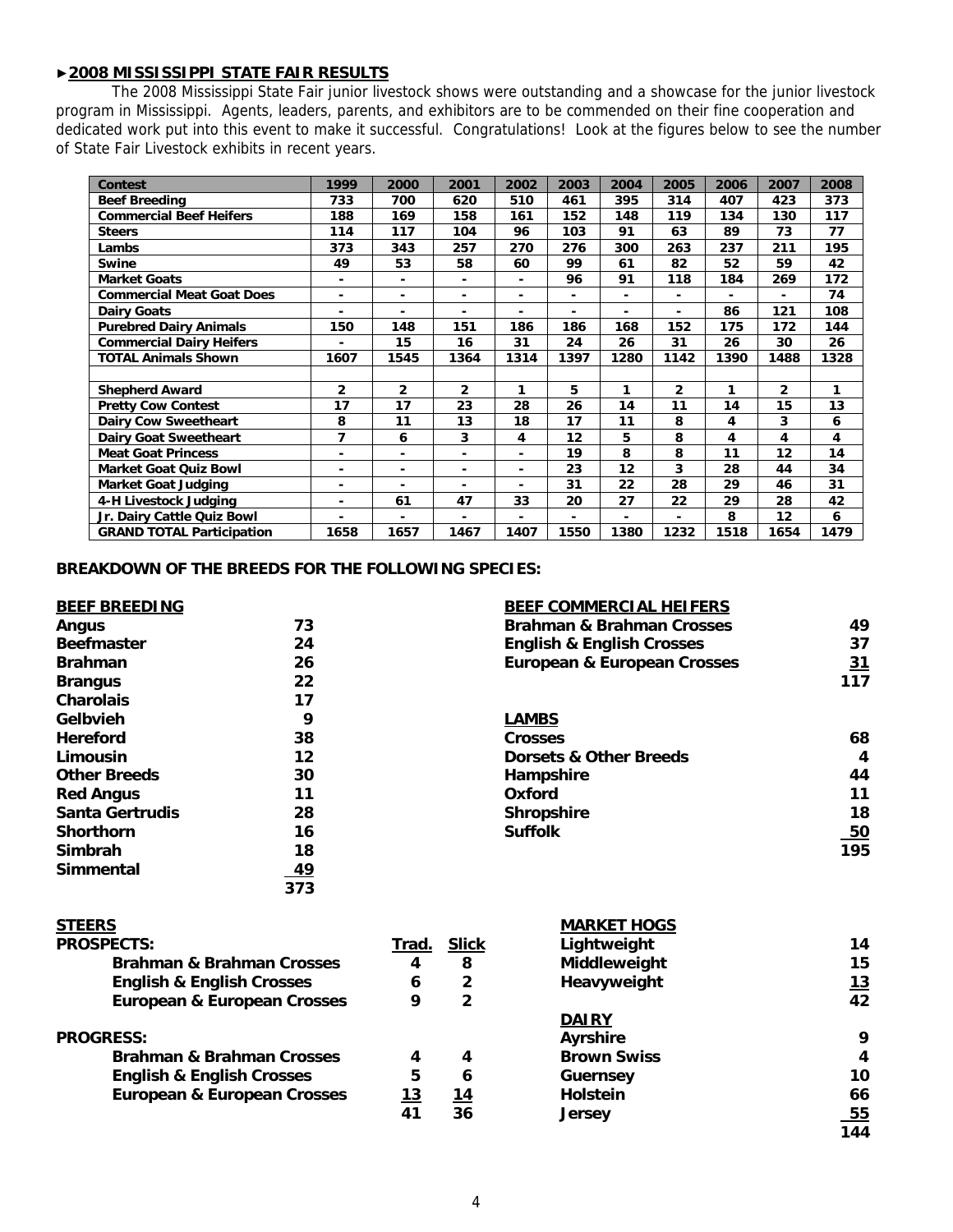| <b>COMMERCIAL DAIRY HEIFERS</b>  |           | <b>DAIRY GOATS</b> |         |                |
|----------------------------------|-----------|--------------------|---------|----------------|
| <b>Shown by Weight</b>           | 30        | <b>Alpine</b>      | Sr. Doe | 14             |
|                                  |           |                    | Jr. Doe | 23             |
| <b>MARKET GOATS</b>              |           |                    |         |                |
| Lightweight                      | 44        | <b>AOP</b>         | Sr. Doe | 7              |
| Mediumweight                     | 47        |                    | Jr. Doe | 8              |
| <b>Light Heavyweight</b>         | 47        |                    |         |                |
| Heavyweight                      | <u>34</u> | G & RG             | Sr. Doe | 7              |
|                                  | 172       |                    | Jr. Doe | 15             |
| <b>COMMERCIAL MEAT GOAT DOES</b> |           | LaMancha           | Sr. Doe | 3              |
| Lightweight                      | 20        |                    | Jr. Doe | 4              |
| Mediumweight                     | 20        |                    |         |                |
| <b>Light Heavyweight</b>         | 19        | <b>Nubian</b>      | Sr. Doe | 3              |
| Heavyweight                      | <u>15</u> |                    | Jr. Doe | 6              |
|                                  | 74        |                    |         |                |
|                                  |           | <b>Oberhasli</b>   | Sr. Doe | 9              |
|                                  |           |                    | Jr. Doe | $\overline{9}$ |
|                                  |           |                    |         | 108            |

#### **BELOW IS A REPORT ON NUMBER OF YOUTH AND NUMBER OF EXHIBITORS FOR THE VARIOUS SHOWS AT THE STATE FAIR:**

|                                  | $4-H$ | $4-H$          | <b>FFA</b> | <b>FFA</b>     | <b>Total</b> | <b>Total</b>   |
|----------------------------------|-------|----------------|------------|----------------|--------------|----------------|
| <b>Show</b>                      | Youth | <b>Animals</b> | Youth      | <b>Animals</b> | Youth        | <b>Animals</b> |
| <b>Beef Breeding</b>             | 154   | 270            | 69         | 103            | 223          | 373            |
| <b>Commercial Beef Heifers</b>   | 79    | 86             | 34         | 31             | 103          | 117            |
| <b>Steers</b>                    | 41    | 44             | 34         | 33             | 75           | 77             |
| Lambs                            | 79    | 184            | 11         | 11             | 90           | 195            |
| <b>Hogs</b>                      | 24    | 39             | 4          | 3              | 28           | 42             |
| <b>Dairy Cattle</b>              | 56    | 143            |            |                | 57           | 144            |
| <b>Commercial Dairy Heifers</b>  | 14    | 19             | 4          | 7              | 18           | 26             |
| <b>Market Goats</b>              | 84    | 117            | 30         | 55             | 114          | 172            |
| <b>Commercial Meat Goat Does</b> | 41    | 44             | 23         | 30             | 64           | 74             |
| <b>Dairy Goats</b>               | 29    | 108            | O          | $\Omega$       | 29           | 108            |
| <b>TOTALS</b>                    | 601   | 1054           | 210        | 274            | 811          | 1328           |

#### **ANGUS**

Champion Heifer **Morgan Lawrence Panola 4-H** Reserve Champion Heifer Trew 1-Holder Champion Bull Miller Smith 4-H Kody Miller Smith 4-H Kody Miller Reserve Champion Bull **Trep 2018** 

#### **BEEFMASTER**

Champion Heifer **Mackenzie Byrd** Greene 4-H Reserve Champion Heifer **Anna Byrd** Anna Byrd Greene 4-H Champion Bull **Baylee Green** Scott 4-H Reserve Champion Bull **Kaitlyn Lott** Greene 4-H

#### **BRAHMAN**

Champion Heifer **Champion Heifer** Kyle Towles **Amite 4-H** Reserve Champion Heifer Sidney Ladner Pearl River 4-H Champion Bull **Sydney Haley** Champion Bull **Champion Bull** Reserve Champion Bull **Kyle Towles** Amite 4-H

#### **BEEF BREEDING**

| lorgan Lawrence | Panola 4-H    |
|-----------------|---------------|
| rey Donahoe     | Sunflower 4-H |
| ody Miller      | Smith 4-H     |
| rey Donahoe     | Sunflower 4-H |
|                 |               |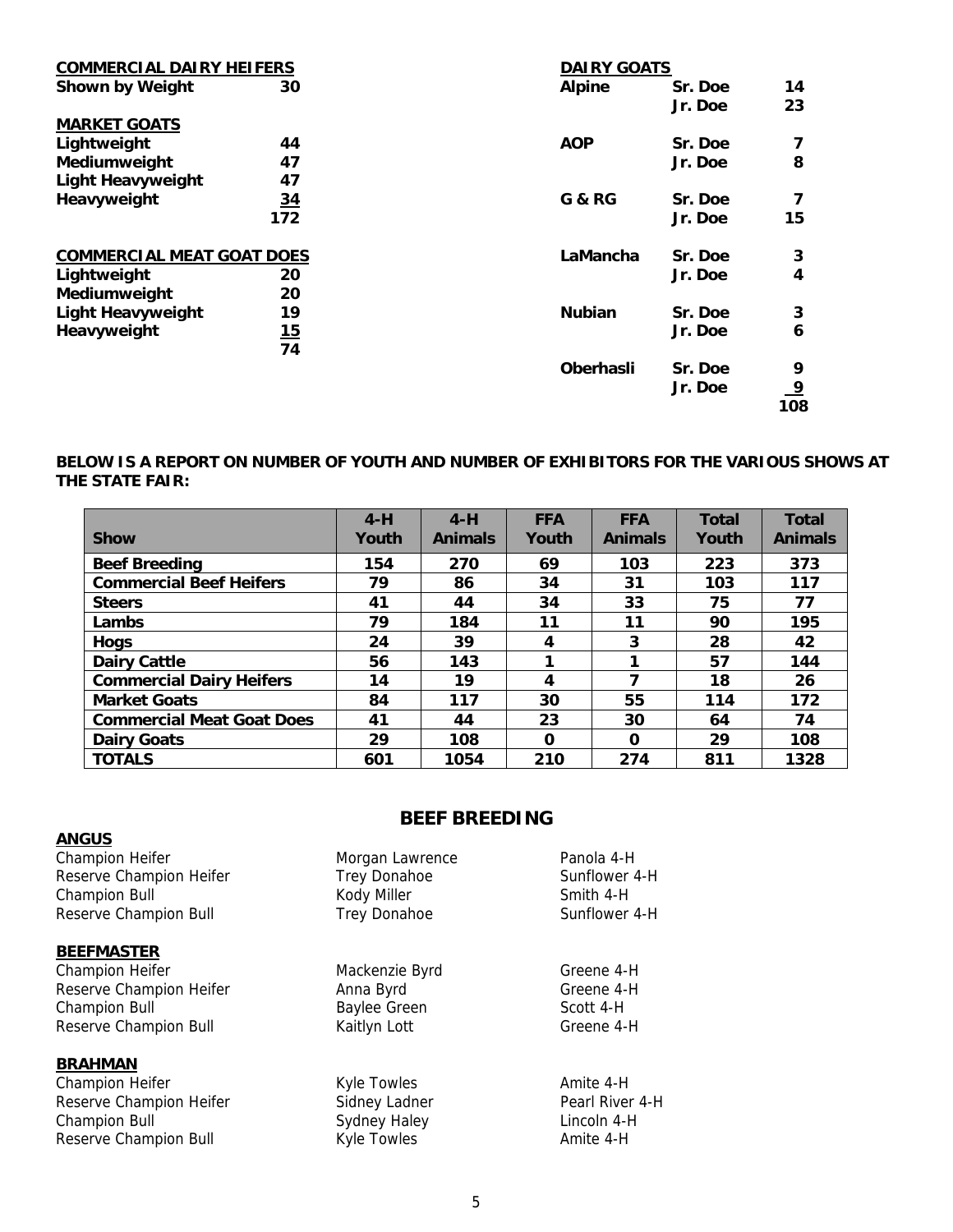**BRANGUS** Champion Heifer **Elee Mitchell** Elee Mitchell Alcorn 4-H Reserve Champion Heifer Tracy Johnson Madison FFA Champion Bull Lee Ann Johnson Madison 4-H Reserve Champion Bull **Heather Waldrop** Madison 4-H

**CHAROLAIS** Champion Heifer **Prentiss/Maggie Smith** Lincoln 4-H Reserve Champion Heifer The Blaise Holder The Covington 4-H Champion Bull **Champion Bull** Prentiss/Maggie Smith Lincoln 4-H Reserve Champion Bull **Rebecca Ann Lee** Brooklyn FFA

**GELBVIEH** Champion Heifer **News** Jennifer Newcomb Panola 4-H Reserve Champion Heifer **Network** Whitnie Thompson **Panola 4-H** Champion Bull **Bailey Holland** Panola 4-H Reserve Champion Bull **Taylor Robertson** Panola 4-H

**HEREFORD**

**LIMOUSIN** Champion Heifer **Ethan Hodges** Greene FFA Reserve Champion Heifer **Cheyenne Ladner** Pearl River 4-H Champion Bull **Ethan Hodges** Greene FFA Reserve Champion Bull **Ty Ladner** Ty Ladner **Pearl River 4-H** 

**OTHER BREEDS** Champion Heifer Chelsea Adams Marion 4-H Reserve Champion Heifer **Anna Cascio** Anna Cascio Seminary FFA Champion Bull **Kody/Kash Miller** Smith 4-H Reserve Champion Bull **Bailey Folkes** Seminary FFA

**RED ANGUS** Champion Heifer **LeAnn Boyles** Champion Heifer Reserve Champion Heifer **Bobbie Jo Warren** Mendenhall FFA Champion Bull Todd/Sarah/John Dupre Simpson 4-H Reserve Champion Bull **Leann Boyles** Scott 4-H

**SANTA GERTRUDIS** Champion Heifer **Champion Heifer** CeeCee Montgomery **Pontotoc 4-H** Reserve Champion Heifer **Candice Killebrew** Hinds 4-H Champion Bull **Madison 4-H** Will Clay Madison 4-H Reserve Champion Bull **Robert Blaine** Robert Blaine Hinds 4-H

**SHORTHORN** Champion Heifer **Bonnie Tartt** Lauderdale 4-H Reserve Champion Heifer **Kayla Williams** Clarke 4-H Champion Bull **Bonnie Tartt** Champion Bull Bonnie Tartt Lauderdale 4-H Reserve Champion Bull **Colton Knight** Smith 4-H

Champion Heifer Cody Dimberg Tallahatchie 4-H Reserve Champion Heifer **Chelsie Dobbins** Forrest 4-H Champion Bull Katie/Gary Mack Mitchell Alcorn 4-H Reserve Champion Bull Gary Mack Mitchell Alcorn 4-H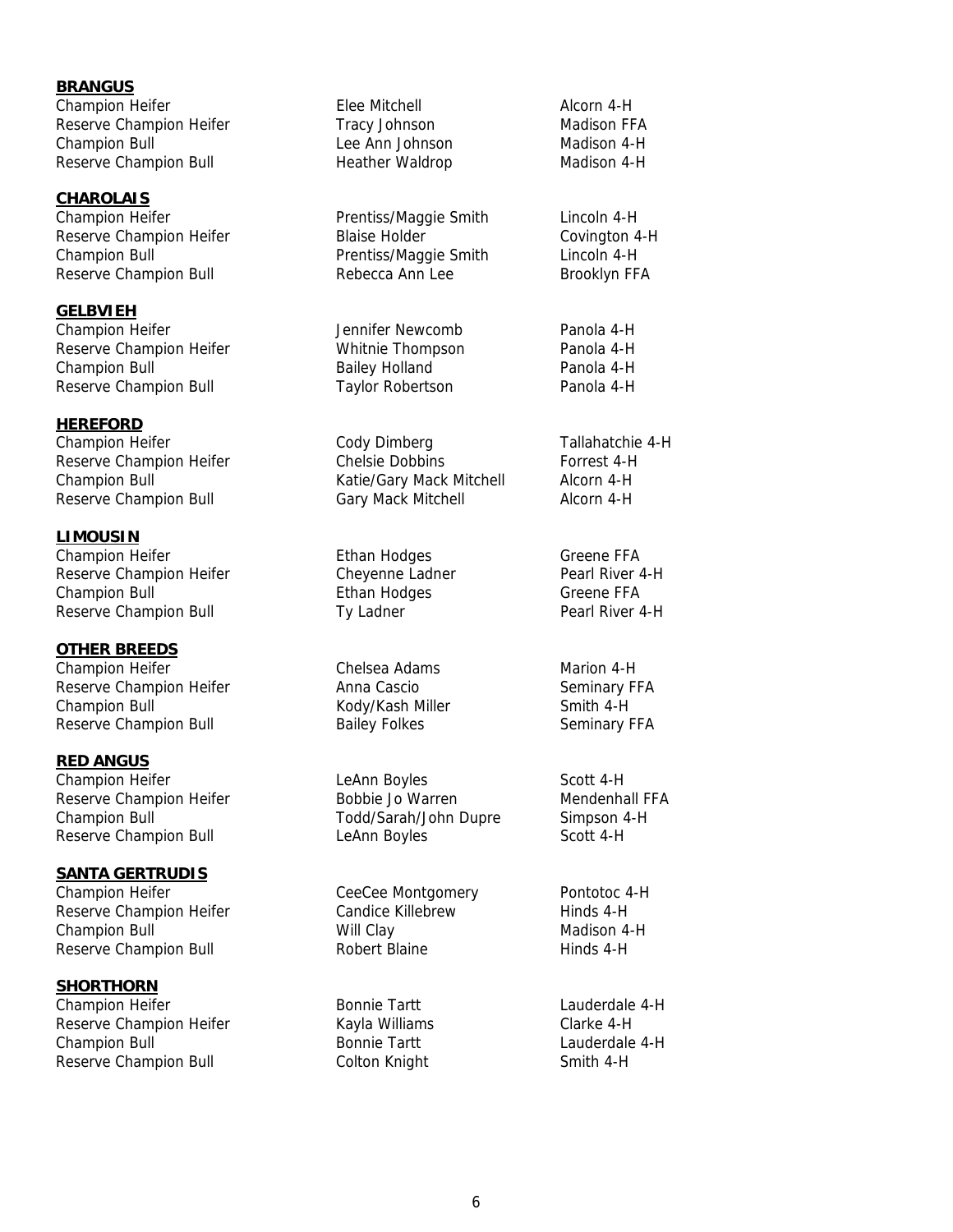| <b>SIMBRAH</b>                 |                      |                                    |
|--------------------------------|----------------------|------------------------------------|
| Champion Heifer                | <b>Taylor Madden</b> | Seminary FFA                       |
| Reserve Champion Heifer        | Tucker Thrash        | Covington 4-H                      |
| <b>Champion Bull</b>           | Josie Robertson      | Jones 4-H                          |
| Reserve Champion Bull          | Alan Smith           | Pearl River 4-H                    |
| <b>SIMMENTAL</b>               |                      |                                    |
| Champion Heifer                | Alan Smith           | Pearl River 4-H                    |
| Reserve Champion Heifer        | Chelsea Adams        | Marion 4-H                         |
| <b>Champion Bull</b>           | Lauren Harrison      | Lauderdale 4-H/West Lauderdale FFA |
| Reserve Champion Bull          | <b>Dillon Goss</b>   | Pearl River 4-H                    |
| <b>SUPREME CHAMPION BULL</b>   | Kody/Kash Miller     | Smith 4-H                          |
| <b>SUPREME CHAMPION HEIFER</b> | Ethan Hodges         | Greene FFA                         |

# **COMMERCIAL BEEF HEIFERS**

| <b>BRAHMAN AND BRAHMAN CROSSES</b>   |                       |             |  |  |  |  |
|--------------------------------------|-----------------------|-------------|--|--|--|--|
| Champion                             | <b>Shelby Walters</b> | Jones 4-H   |  |  |  |  |
| Reserve Champion                     | Patricia Braddock     | Jones 4-H   |  |  |  |  |
| <b>ENGLISH AND ENGLISH CROSSES</b>   |                       |             |  |  |  |  |
| Champion                             | Kody/Kash Miller      | Smith 4-H   |  |  |  |  |
| Reserve Champion                     | Jacob Manning         | Forrest 4-H |  |  |  |  |
| <b>EUROPEAN AND EUROPEAN CROSSES</b> |                       |             |  |  |  |  |
| Champion                             | Seth Maxie            | Forrest 4-H |  |  |  |  |
| Reserve Champion                     | Roxie Cooper          | Leflore 4-H |  |  |  |  |
| <b>SUPREME CHAMPION</b>              | Kody/Kash Miller      | Smith 4-H   |  |  |  |  |
| <b>RESERVE SUPREME CHAMPION</b>      | <b>Shelby Walters</b> | Jones 4-H   |  |  |  |  |

#### **BEEF SHOWMANSHIP**

(295 Exhibitors)

| Age 8                        |                  | Age 9                      |                  |  |
|------------------------------|------------------|----------------------------|------------------|--|
| Gabrielle Simpson            | Mantachie FFA    | Anna Wagster               | Mantachie FFA    |  |
| Ty Reeves<br>2.              | Leake 4-H        | <b>Tyler Russell</b><br>2. | Smith 4-H        |  |
| Will Watts<br>3.             | Lincoln FFA      | <b>Bryce Overby</b><br>3.  | Smith 4-H        |  |
| Sean Middleton<br>4.         | Taylorsville FFA | Kash Miller<br>4.          | Smith 4-H        |  |
| Tucker Thrash<br>5.          | Covington 4-H    | Kaitlyn Lott<br>5.         | Greene 4-H       |  |
| Wesley Bryant<br>6.          | Simpson 4-H      | Courtney Lum<br>6.         | Scott 4-H        |  |
| <b>Chris McGregory</b><br>7. | Panola 4-H       | <b>Joey Swinney</b>        | Attala 4-H       |  |
| 8. Kyle Dillon               | Scott 4-H        | <b>Emily Vowell</b><br>8.  | Taylorsville FFA |  |
| 9. Chance Robinson           | Panola 4-H       | Colt Chrestman<br>9.       | Oktibbeha 4-H    |  |
| 10. Shelby Ladner            | Pearl River 4-H  | 10. Rachel Harris          | Pearl River 4-H  |  |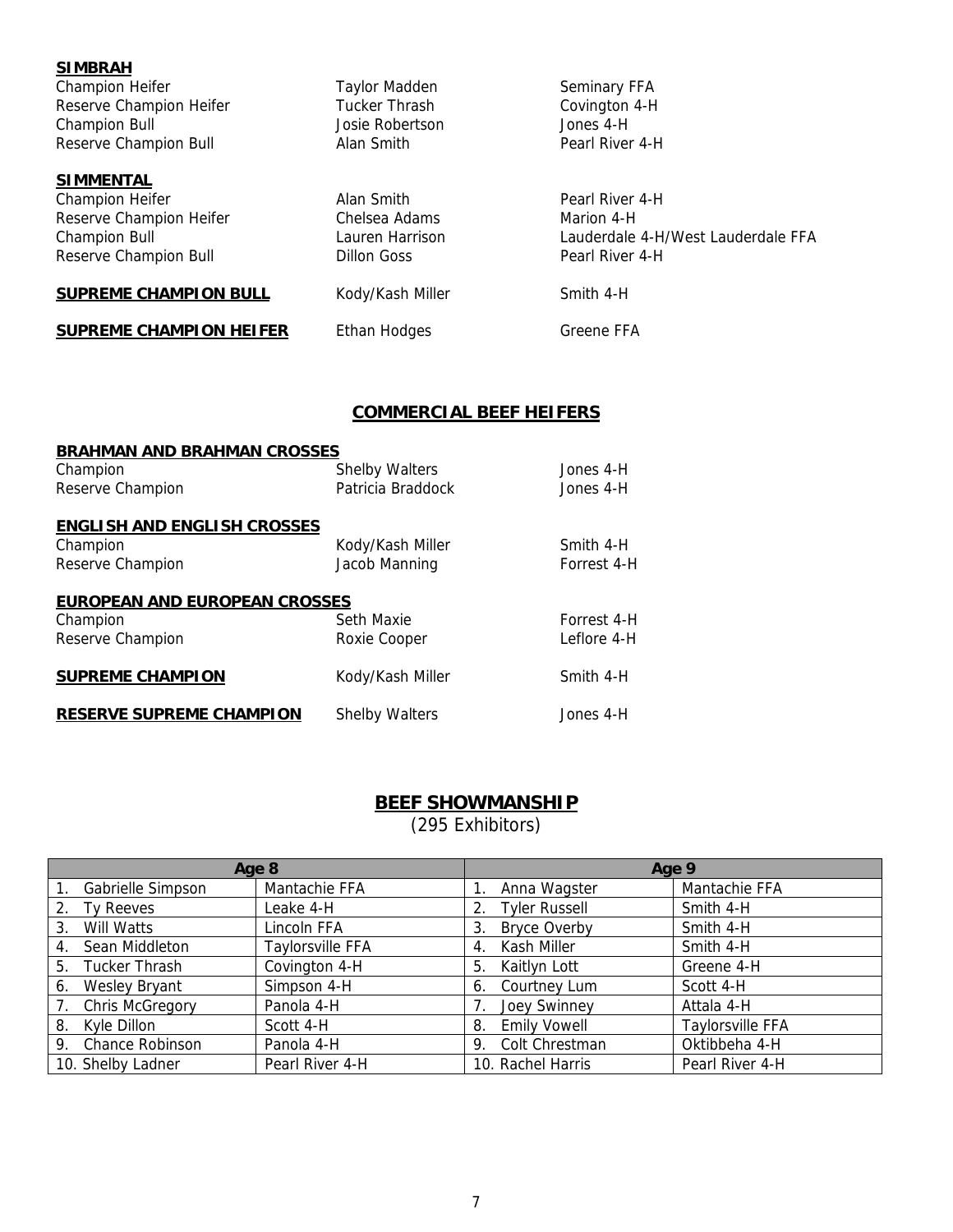|                                | <b>Age 10</b>   | Age 11                     |                  |
|--------------------------------|-----------------|----------------------------|------------------|
| Sidney Ladner                  | Pearl River 4-H | Kody Miller                | Smith 4-H        |
| Anna Byrd<br>2.                | Greene 4-H      | Devin Hedgepeth            | Pearl River 4-H  |
| Anna Cascio<br>3.              | Seminary FFA    | Dalton Hedgepeth<br>3.     | Pearl River 4-H  |
| <b>Kynsadion Strange</b><br>4. | Copiah 4-H      | <b>Baylee Green</b><br>4.  | Scott 4-H        |
| Alexandra Pittman<br>5.        | Forrest 4-H     | <b>Bailey Holder</b><br>5. | Covington 4-H    |
| Will Clav<br>6.                | Madison 4-H     | <b>Molly Swinney</b><br>6. | Attala 4-H       |
| Haley Dye                      | Forrest 4-H     | <b>Thomas Nazary</b>       | Leake 4-H        |
| Mark Wagnon<br>8.              | NE Jones FFA    | Kollin Davis<br>8.         | Independence FFA |
| <b>Braxton Thompson</b><br>9.  | Lincoln 4-H     | Chip Gibson<br>9.          | Lee 4-H          |
| 10. Jacob Carpenter            | Tippah 4-H      | 10. Taylor Madden          | Seminary FFA     |

| <b>Age 12</b>               |                            | Age 13                      |                            |  |
|-----------------------------|----------------------------|-----------------------------|----------------------------|--|
| Jessica Smith               | Pearl River 4-H            | Miranda Stevens             | Union 4-H                  |  |
| Natalie McCormick<br>2.     | Pearl River 4-H            | Derek Huffman               | Magee FFA                  |  |
| Jacob Manning<br>3.         | Forrest 4-H                | Meagan Thrash<br>3.         | Seminary FFA/Covington 4-H |  |
| Robbie Broadhead<br>4.      | Seminary FFA/Covington 4-H | Hayden Smith<br>4.          | Pearl River 4-H            |  |
| Morgan Howe<br>5.           | Stone 4-H                  | Lane Gandy<br>5.            | Seminary FFA               |  |
| Joshua Blanchet<br>6.       | Pearl River 4-H            | Drew Wagster<br>6.          | Mantachie FFA              |  |
| Laney Frasier               | Carthage FFA               | Todd Dupre, Jr.             | Simpson 4-H                |  |
| Carey Haley<br>8.           | Lincoln 4-H                | Evins Wilbourn<br>8.        | Hinds 4-H                  |  |
| <b>Dillon Holland</b><br>9. | Panola 4-H                 | <b>Robert Swinney</b><br>9. | Attala 4-H                 |  |
| 10. Cheyenne Ladner         | Pearl River 4-H            | 10. Traylor Jackson         | Lawrence FFA               |  |

| Age 14                    |                                  | <b>Age 15</b>              |              |  |
|---------------------------|----------------------------------|----------------------------|--------------|--|
| Lexi Overby               | Smith 4-H                        | Seth Maxie                 | Forrest 4-H  |  |
| Michael Buckley<br>2.     | Seminary FFA                     | Danielle Welch             | Simpson FFA  |  |
| Ty Ladner<br>3.           | Pearl River 4-H                  | <b>Shelby Steede</b><br>3. | George 4-H   |  |
| Tucker Wagner<br>4.       | Lauderdale 4-H/W. Lauderdale FFA | <b>Ashton Gandy</b><br>4.  | Tippah 4-H   |  |
| <b>Andrew Moore</b><br>5. | Mantachie FFA                    | Nicole Nazary<br>5.        | Carthage FFA |  |
| Cody Sumrall<br>6.        | Lincoln FFA                      | Ryan Hollis<br>6.          | Union 4-H    |  |
| LeAnn Boyles              | Scott 4-H                        | Cody Madke                 | Newton 4-H   |  |
| Mitchell Russell<br>8.    | Smith 4-H                        | Haleigh Johnson<br>8.      | Mize FFA     |  |
| Aaron Tucker<br>9.        | Carthage FFA                     | Zach Fleming<br>9.         | Pike 4-H     |  |
| 10. Shelby Walters        | NE Jones FFA                     | 10. LeeAnn Johnson         | Madison 4-H  |  |

| <b>Age 16</b>                  |                 | Age 17                      |                            |  |
|--------------------------------|-----------------|-----------------------------|----------------------------|--|
| Alan Smith                     | Pearl River 4-H | Chelsea Adams               | Marion 4-H                 |  |
| Ethan Hodges<br>2.             | Greene FFA      | <b>Bailey Sumrall</b>       | Lincoln FFA                |  |
| <b>Bonnie Tartt</b><br>3.      | Lauderdale 4-H  | <b>Brandon Thrash</b><br>3. | Seminary FFA/Covington 4-H |  |
| Jennifer Newcomb<br>4.         | Panola 4-H      | Kendall Tanner<br>4.        | Jones 4-H                  |  |
| Cody Britt<br>5.               | Sunflower 4-H   | Morgan McDowell<br>5.       | Sunflower 4-H              |  |
| <b>Heather Waldrop</b><br>6.   | Madison 4-H     | Preston Hebert<br>6.        | Lincoln 4-H                |  |
| Leeann Smith<br>7 <sub>1</sub> | Seminary FFA    | Jeremy Legendre             | Lincoln 4-H                |  |
| Stephen Ladner<br>8.           | Pearl River 4-H | <b>Brooke Thomas</b><br>8.  | Taylorsville FFA           |  |
| <b>Trey Donahoe</b><br>9.      | Sunflower 4-H   | Kristin Brown<br>9.         | Forrest 4-H                |  |
| 10. Christopher Sherman        | Stone 4-H       | 10. Kinsley Easterling      | South Jones FFA            |  |

| <b>Age 18</b>        |                       |  |  |  |  |
|----------------------|-----------------------|--|--|--|--|
| 1. Patricia Braddock | Jones 4-H             |  |  |  |  |
| 2. Wyatt Herrington  | Jones 4-H             |  |  |  |  |
| 3. Zach Brower       | Calhoun 4-H           |  |  |  |  |
| 4. Jeremy Kirkland   | Forrest 4-H/Petal FFA |  |  |  |  |
| 5. Anna Cox          | Tippah 4-H            |  |  |  |  |
| 6. Kyle Towles       | Amite 4-H             |  |  |  |  |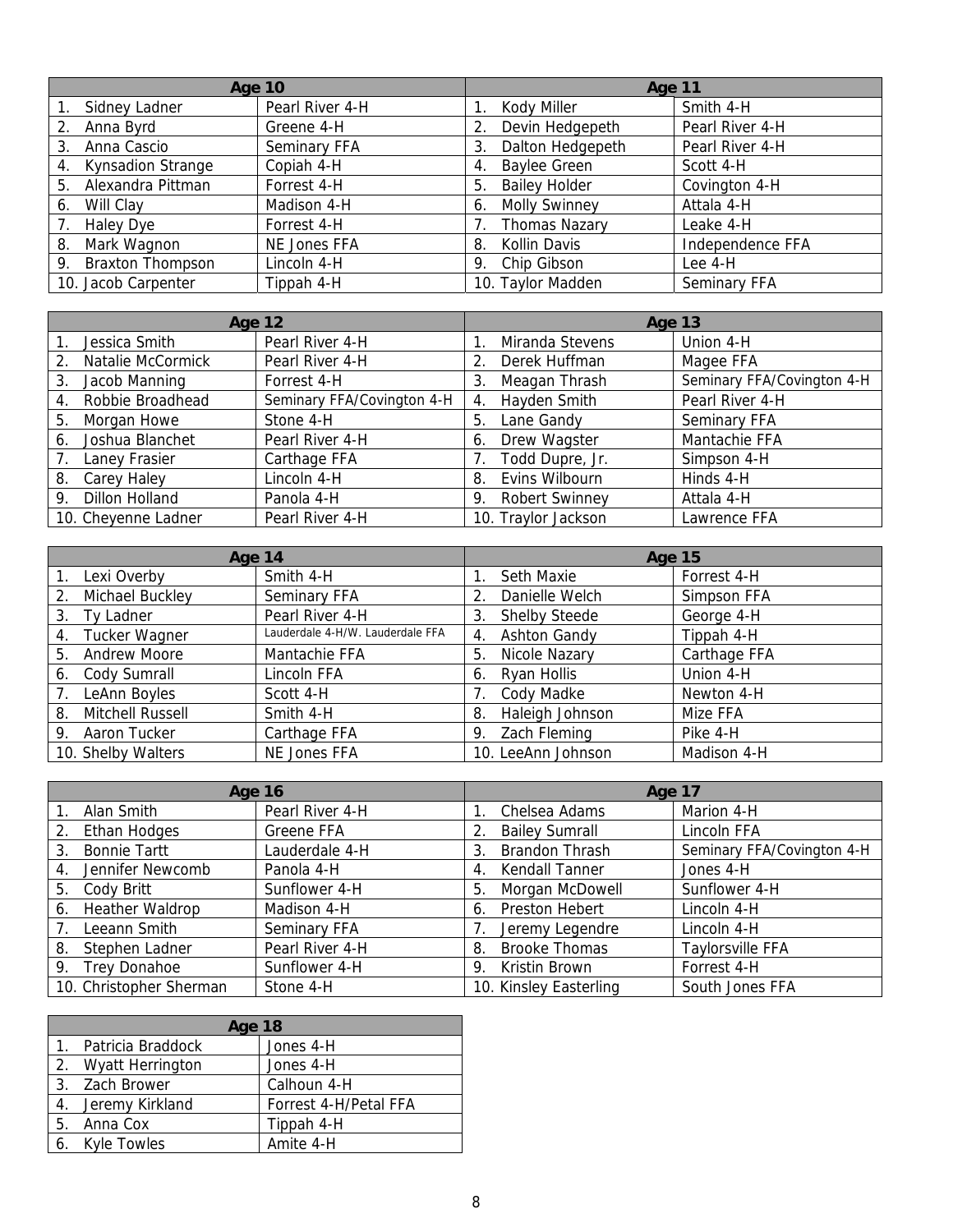#### ▶**HERDSMEN'S AWARDS** – Junior Beef Division

- 1. Hinds County
- 2. Lee County
- 3. Pearl River County

#### **STEERS**

#### **TRADITIONAL SLICK GROOMED SHEARED**

#### **PROSPECT**

 English & Cross English & Cross European & Cross European & Cross Brahman & Cross Brahman & Cross  **Prospect Prospect** 

#### **PROGRESS**

 English & Cross English & Cross European & Cross European & Cross Brahman & Cross Brahman & Cross  **Progress Progress**

| Champion           | Chelsie Dobbins, Forrest 4-H      | Traylor Jackson, Lawrence FFA   |
|--------------------|-----------------------------------|---------------------------------|
| English & Cross    |                                   |                                 |
| Res Champion       | Lexi/Bryce Overby, Smith 4-H      | Josh/William Bradshaw, South    |
| English & Cross    |                                   |                                 |
| Champion           | Kaitlyn Hammons, Raleigh FFA      | Jeremy/Benjamin Kirkland, For   |
| European & Cross   |                                   |                                 |
| Res Champion       | Kayla/Tyler Williams, Clarke 4-H  | Tyler Hannis, Lawrence FFA      |
| European & Cross   |                                   |                                 |
| Champion Brahman   | Lakan Guelker, Seminary FFA       | Kinsley Easterling, South Jones |
| Brahman & Cross    |                                   |                                 |
| Res Champion       | Brittany Goode, NE Jones FFA      | Triston Shivers, Lawrence FFA   |
| Brahman & Cross    |                                   |                                 |
| <b>Grand Champ</b> | Kaitlyn Hammons, Raleigh FFA      | Jeremy/Benjamin Kirkland, For   |
| <b>Prospect</b>    |                                   |                                 |
| Doc Champian       | Kayla/Tyler Williams, Clarke, 4 H | Traylor Jackson, Lawrence EEA   |

Champion Chelsie Dobbins, Forrest 4-H Traylor Jackson, Lawrence FFA Res Champion **Lexi/Bryce Overby, Smith 4-H** Josh/William Bradshaw, South Jones FFA Champion **Kaitlyn Hammons, Raleigh FFA** Jeremy/Benjamin Kirkland, Forrest 4-H Champion Brahman Lakan Guelker, Seminary FFA Kinsley Easterling, South Jones FFA Grand Champ **Kaitlyn Hammons, Raleigh FFA** Jeremy/Benjamin Kirkland, Forrest 4-H **Res Champion Kayla/Tyler Williams, Clarke 4-H** Traylor Jackson, Lawrence FFA

| Champion                                 | Wyatt/Wes Herrington, Jones 4-H  | Cassie St. Amant, Lincoln 4-H     |
|------------------------------------------|----------------------------------|-----------------------------------|
| English & Cross<br>Res Champion          | Jack/Jennifer Payne, Jasper 4-H  | Liz Hill, Montgomery 4-H          |
| English & Cross<br>Champion              | Haley Dye, Forrest 4-H           | Bonnie Tartt, Lauderdale 4-H      |
| European & Cross                         |                                  |                                   |
| Res Champion<br>European & Cross         | Bonnie Tartt, Lauderdale 4-H     | Aaron/Andrew Tucker, Carthage FFA |
| Champion<br>Brahman & Cross              | Alexandra Pittman, Forrest 4-H   | Bonnie Tartt, Lauderdale 4-H      |
| Res Chamion<br>Brahman & Cross           | Kayla/Tyler Williams, Clarke 4-H | Taite Henson, Montgomery 4-H      |
| <b>Grand Champion</b><br><b>Progress</b> | Haley Dye, Forrest 4-H           | Bonnie Tartt, Lauderdale 4-H      |
| <b>Res Champion</b>                      | Bonnie Tartt, Lauderdale 4-H     | Bonnie Tartt, Lauderdale 4-H      |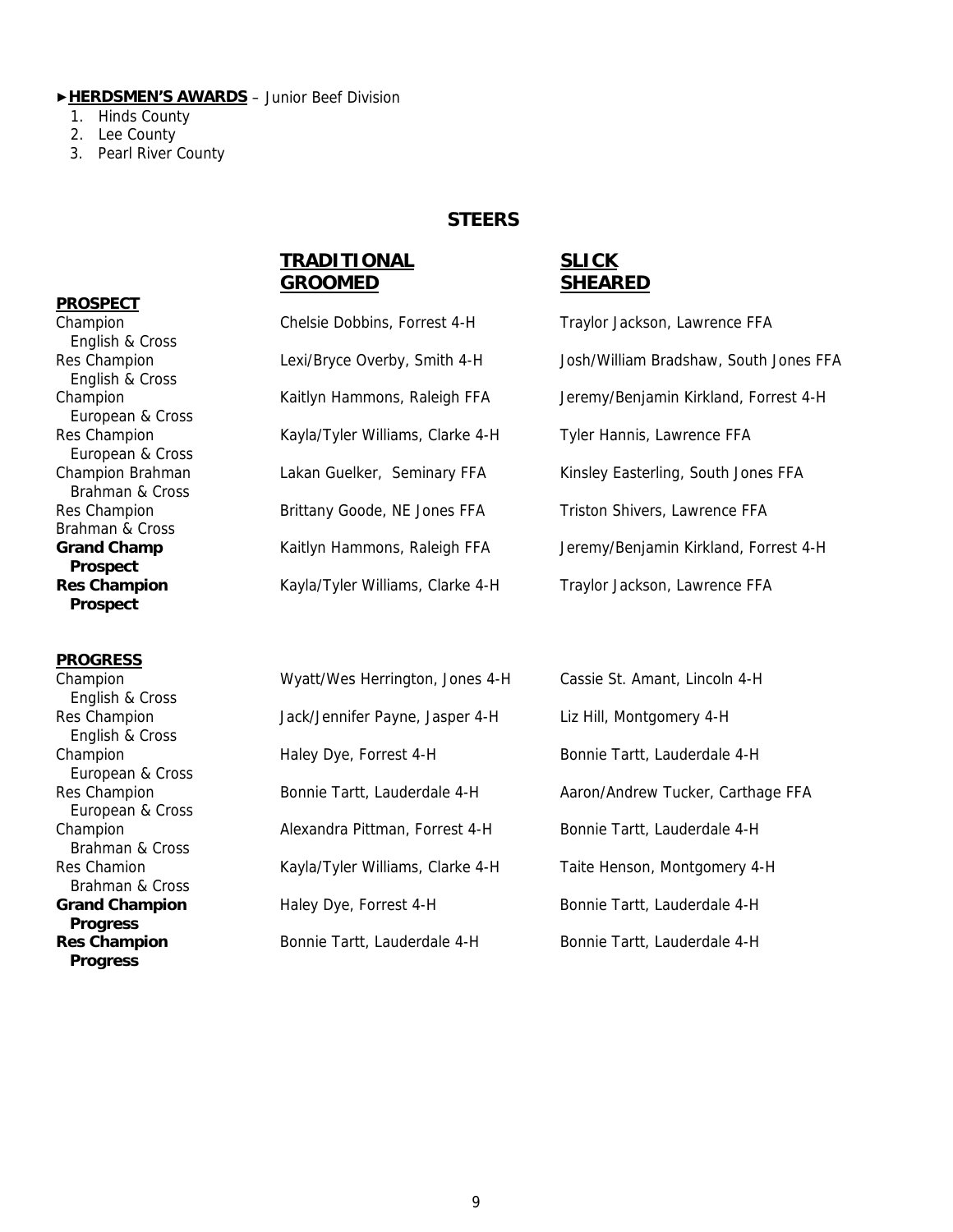#### **LAMBS**

| <b>CROSSBRED</b> |  |
|------------------|--|
|                  |  |

Champion Colby/Marley Gill Champion Hinds 4-H Reserve Champion **Robyn/Tyler/John Ryan Soignier** Hinds 4-H

#### **DORSET & OTHER BREEDS**

State Bred Champion Adrian Robertson

#### **HAMPSHIRE**

#### **OXFORD**

Res. State Bred Champion **Anna Beth Mayhugh Lawrence 4-H** Lawrence 4-H

#### **SHROPSHIRE**

#### **SUFFOLK**

Champion Reserve Champion State Bred Champion Res. State Bred Champion

#### **Grand Champion Reserve Grand Champion State Bred Grand Champion State Bred Res. Grand Champion** Colby/Marley

# State Bred Champion Colby/Marley Gill The Hinds 4-H Res. State Bred Champion **Robyn/Tyler/John Ryan Soignier** Hinds 4-H Champion Grant/Savannah Stevens Rankin 4-H Reserve Champion **Anna Beth Mayhugh** Cawrence 4-H<br>
State Bred Champion **Adrian Robertson** Communication Smith 4-H Res. State Bred Champion ------------------------- -----------

- Champion Cecelia Shipp Cecelia Shipp Yazoo 4-H Reserve Champion **Colby/Marley Gill Colby/Marley Gill Hinds 4-H** State Bred Champion Colby/Marley Gill Hinds 4-H Res. State Bred Champion Grant/Savannah Stevens Rankin 4-H Champion **Champion Champion Champion Lawrence 4-H Anna Beth Mayhugh Lawrence 4-H** Reserve Champion **Colby/Marley Gill Colby/Marley Gill Hinds 4-H** State Bred Champion Benjamin Holifield Jones 4-H
- Champion Robyn/Tyler/John Ryan Soignier Hinds 4-H Reserve Champion The Marley/Jace McCardle Copiah 4-H State Bred Champion **Robyn/Tyler/John Ryan Soignier** Hinds 4-H Res. State Bred Champion **Haley Middleton** Haley The Raleigh FFA

| Robyn/Tyler/John Ryan Soignier<br>Elizabeth Beck<br>Robyn/Tyler/John Ryan Soignier<br>Colby/Marley Gill | Hinds 4-H<br>Yazoo 4-H<br>Hinds 4-H<br>Hinds 4-H |
|---------------------------------------------------------------------------------------------------------|--------------------------------------------------|
| Robyn/Tyler/John Ryan Soignier<br>Cecelia Shipp<br>Robyn/Tyler/John Ryan Soignier                       | Hinds 4-H<br>Yazoo 4-H<br>Hinds 4-H<br>Hinds 4-H |
|                                                                                                         | Colby/Marley Gill                                |

## **LAMB SHOWMANSHIP**

(80 Exhibitors)

| Age 8 |                           |                  | Age 9 |                        |                  |
|-------|---------------------------|------------------|-------|------------------------|------------------|
| 1.    | Sean Middleton            | Taylorsville FFA |       | Savannah Stevens       | Rankin 4-H       |
| 2.    | Adam Dean                 | DeSoto 4-H       | 2.    | Joshua Wood            | Rankin 4-H       |
| 3.    | Benjamin Brasher          | Tallahatchie 4-H | 3     | Ava Waller             | Hinds 4-H        |
| 4.    | Jordan Ennis              | DeSoto 4-H       | 4.    | Mack Crocker           | Simpson 4-H      |
| 5.    | <b>Myleah Elise Woods</b> | Hinds 4-H        | 5.    | Alex Thornton          | Copiah 4-H       |
| 6.    | John Digby                | Tallahatchie 4-H | 6.    | <b>Lindsey Douglas</b> | Tallahatchie 4-H |
| 7.    | Madyson Gibson            | Scott 4-H        |       | <b>Bethany Davis</b>   | Tate 4-H         |
| 8.    | Katie Foreman             | Smith 4-H        | 8.    | Faith Hannah           | Raleigh FFA      |
| 9.    | Adam Hannah               | Raleigh FFA      |       |                        |                  |
|       | 10. Patricia Davis        | Tate 4-H         |       |                        |                  |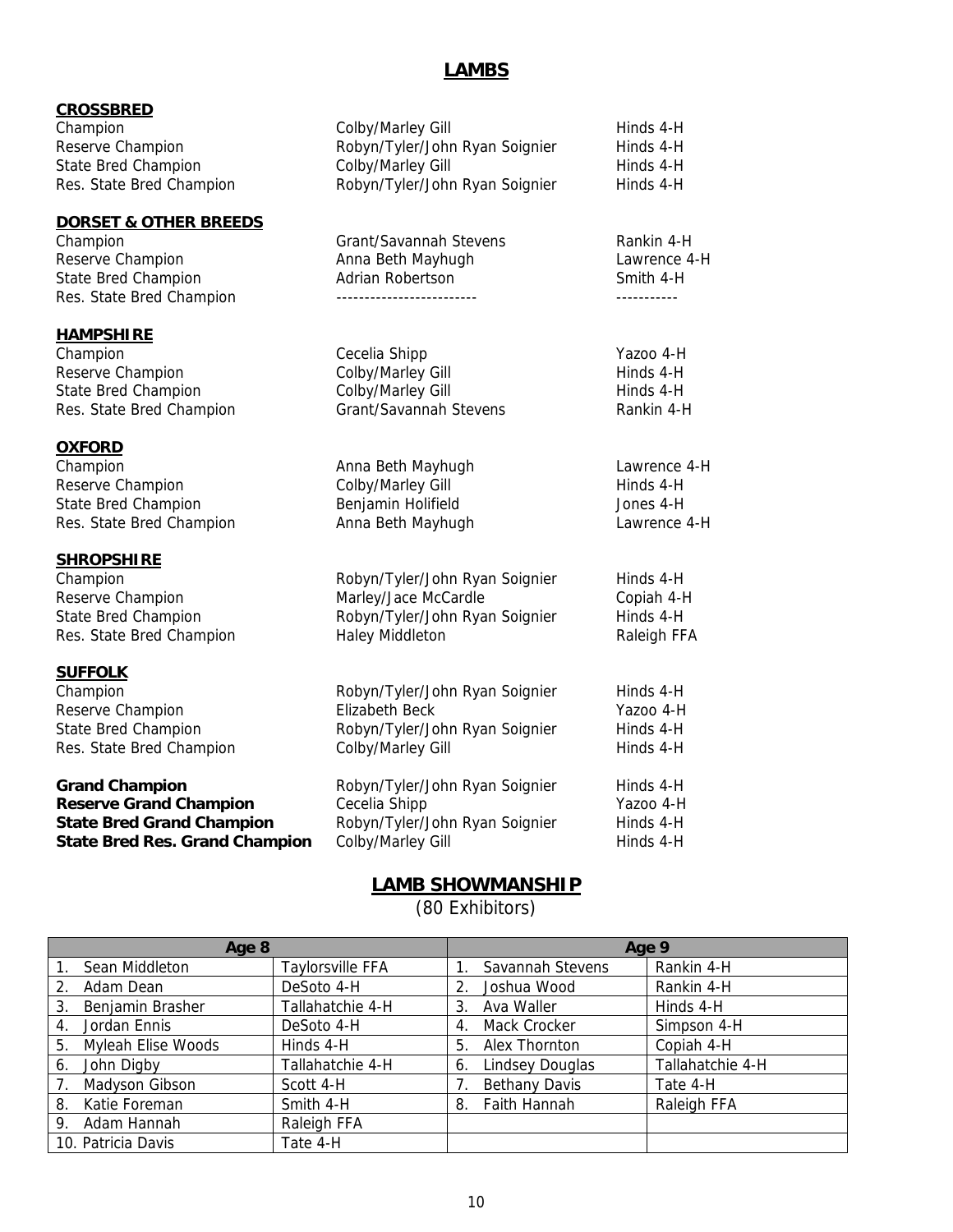| <b>Age 10</b> |                       | Age 11                  |     |                      |             |
|---------------|-----------------------|-------------------------|-----|----------------------|-------------|
|               | Cassidy Wood          | Rankin 4-H              |     | <b>Grant Stevens</b> | Rankin 4-H  |
| 2.            | <b>Tyler Soignier</b> | Hinds 4-H               | 2.  | Benjamin Holifield   | Jones 4-H   |
| 3.            | William Christiansen  | Oktibbeha 4-H           | 3   | Adrian Robertson     | Smith 4-H   |
|               | Jennifer Payne        | Jasper 4-H              | -4. | Elizabeth Hey        | Leflore 4-H |
| 5.            | <b>Mildred Waller</b> | Hinds 4-H               | 5.  | Makayla Scott        | Tate 4-H    |
| 6.            | Kimberly Moody        | Jasper 4-H              | 6.  | <b>William Davis</b> | Tate 4-H    |
|               | Casey Middleton       | <b>Taylorsville FFA</b> |     |                      |             |
|               | 8. Callie Kerr        | Sharkey 4-H             |     |                      |             |

| <b>Age 12</b> |                   | Age 13           |    |                        |                  |
|---------------|-------------------|------------------|----|------------------------|------------------|
|               | Alexandra Brasher | Tallahatchie 4-H |    | <b>Haley Middleton</b> | Raleigh FFA      |
|               | Madeline Waller   | Hinds 4-H        | 2. | <b>Brady Chambley</b>  | Montgomery 4-H   |
| 3.            | Davey Robinson    | Smith 4-H        | 3. | Anna Beth Mayhugh      | Lawrence 4-H     |
| 4.            | Hailey Lamb       | DeSoto 4-H       | 4. | Matthew Christiansen   | Oktibbeha 4-H    |
| 5.            | Justin Winningham | Simpson 4-H      | 5. | Jace McCardle          | Copiah 4-H       |
| 6.            | Tori Davis        | Tate 4-H         | 6. | <b>Robert Waller</b>   | Hinds 4-H        |
|               | Mark Bryant       | Hinds 4-H        |    | Josh Smith             | Smith 4-H        |
|               |                   |                  | 8. | Dee-Ivy Franklin       | <b>Bruce FFA</b> |
|               |                   |                  | 9. | Rachel Wilson          | Rankin 4-H       |
|               |                   |                  |    | 10. Joseph Hey         | Leflore 4-H      |

| Age 14 |                | <b>Age 15</b> |    |                  |             |
|--------|----------------|---------------|----|------------------|-------------|
|        | Robyn Soignier | Hinds 4-H     |    | Marley McCardle  | Copiah 4-H  |
|        | Alex Gilreath  | Raleigh FFA   |    | Brian Layton     | Simpson 4-H |
|        | Lauren DeMuth  | Hinds 4-H     |    | Cy Carter        | Scott 4-H   |
| 4.     | Marley Gill    | Hinds 4-H     |    | Jessica Davis    | Tate 4-H    |
| 5.     | Pate DeMuth    | Hinds 4-H     | 5  | Jessica Wilson   | Rankin 4-H  |
| 6.     | Katy Penney    | Lee 4-H       | 6. | Brookelyn Taylor | Simpson 4-H |

| Age 16 |                    | Ages 17-18  |     |                   |             |
|--------|--------------------|-------------|-----|-------------------|-------------|
|        | Jack Payne         | DeSoto 4-H  |     | Elizabeth Beck    | Yazoo 4-H   |
|        | Cecelia Shipp      | Yazoo 4-H   |     | Amanda Layton     | Simpson 4-H |
|        | Elizabeth Griffith | Simpson 4-H |     | Anne Marie Pevey  | DeSoto 4-H  |
|        | Colton Smith       | Lincoln 4-H | 4.  | Kristin Tavlor    | Simpson 4-H |
|        |                    |             | -5. | <b>Trev Davis</b> | DeSoto 4-H  |

#### ▶**OUTSTANDING SHEPHERD AWARD**

1. Scott County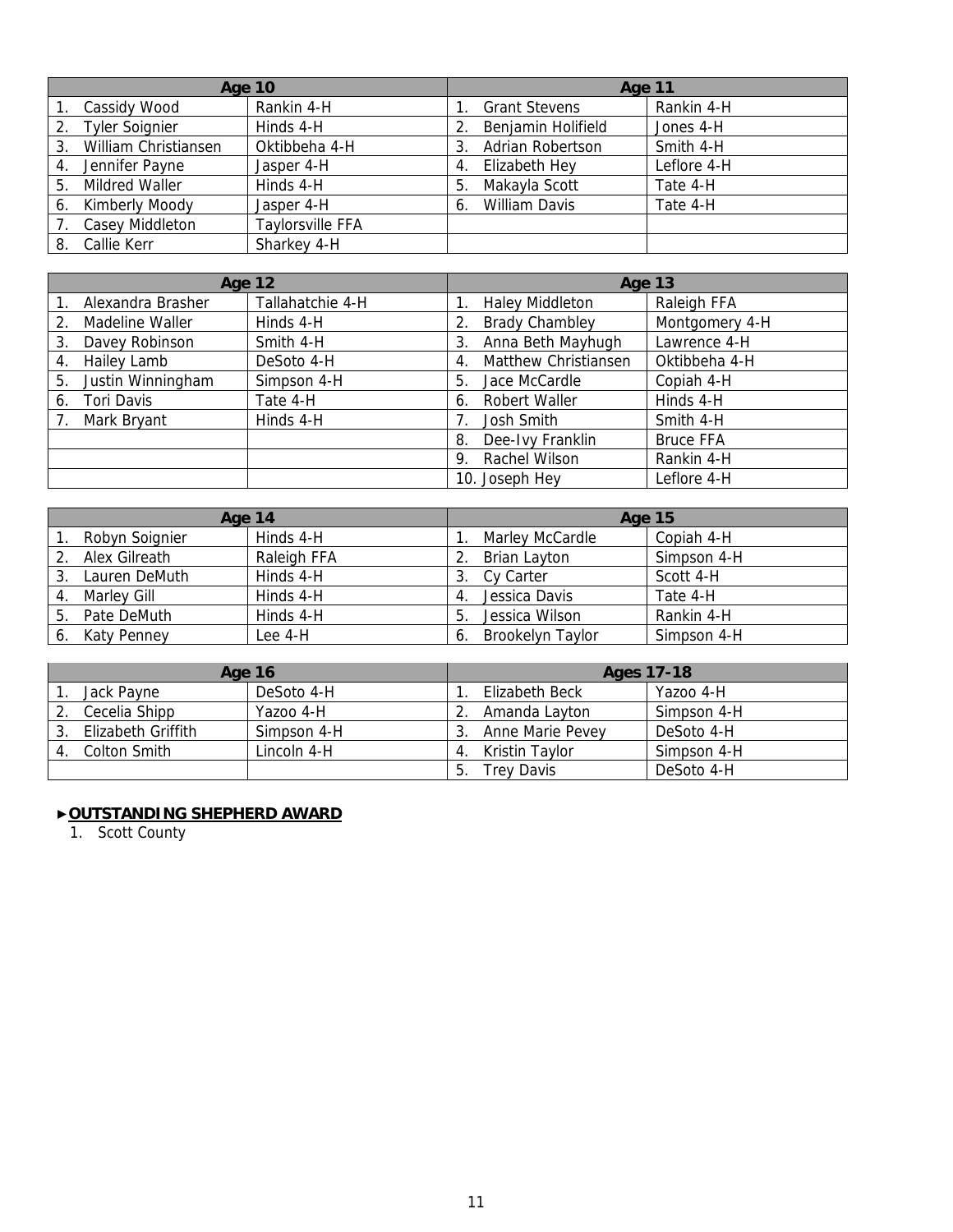#### **MARKET SWINE**

Champion Lightweight Kamryn Otts, Bolivar 4-H MS Bred Champion **Kamryn Otts, Bolivar 4-H** 

Champion Middleweight **Jacob Manning, Forrest 4-H** 

Res. Champion Heavyweight Jacob Manning, Forrest 4-H

#### **Grand Champion** Jacob Manning, Forrest 4-H **Res. Grand Champion Samantha Tucker, Forrest 4-H MS Bred Grand Champion Samantha Tucker, Forrest 4-H MS Bred Reserve Grand Champion** Kamryn Otts, Bolivar 4-H

Res. Champion Lightweight Willetta Clinton, Forrest 4-H MS Bred Reserve Champion Willetta Clinton, Forrest 4-H

Res. Champion Middleweight Samantha Tucker, Forrest 4-H MS Bred Champion Samantha Tucker, Forrest 4-H MS Bred Reserve Champion **Haley/Corey Shamblin/Drew Tatum, Bolivar 4-H** 

Champion Heavyweight Samantha Tucker, Forrest 4-H MS Bred Champion Lydia June/Coates Hinton, Jasper 4-H MS Bred Reserve Champion Samantha Tucker, Forrest 4-H

### **SWINE SHOWMANSHIP**

(30 Exhibitors)

| Age 8-9 |                        | Age 10-11   |     |                          |             |
|---------|------------------------|-------------|-----|--------------------------|-------------|
|         | <b>Quamead Stewart</b> | Copiah 4-H  |     | <b>Frederick Stewart</b> | Copiah 4-H  |
| 2.      | Kamryn Otts            | Bolivar 4-H |     | <b>Kynsadion Strange</b> | Copiah 4-H  |
| 3.      | Laura Mathis           | Clarke 4-H  | 3.  | Kris Smith               | Copiah 4-H  |
|         |                        |             | -4. | Jasson Jeronimo          | Copiah 4-H  |
|         |                        |             | 5.  | Lydia Hinton             | Jasper 4-H  |
|         |                        |             | 6.  | Corey Shamblin           | Bolivar 4-H |

| Age 12-13 |                    | Age 14-15   |  |                       |             |
|-----------|--------------------|-------------|--|-----------------------|-------------|
|           | Drew Tatum         | Bolivar 4-H |  | Willetta Clinton      | Forrest 4-H |
|           | Dy-Celious Reese   | Copiah 4-H  |  | <b>Taylor Scott</b>   | Lee 4-H     |
|           | Jacob Manning      | Forrest 4-H |  | <b>Haley Shamblin</b> | Bolivar 4-H |
|           | Cody Bridges       | Perry FFA   |  |                       |             |
|           | <b>Trav Tucker</b> | Forrest 4-H |  |                       |             |

|                  | Age 16-18              |               |  |  |
|------------------|------------------------|---------------|--|--|
|                  | 1. Kelsey Long         | Humphreys 4-H |  |  |
| 2.               | Corey Wince            | Copiah 4-H    |  |  |
| 3.               | Samantha Tucker        | Forrest 4-H   |  |  |
| 4.               | Sarah Hinton           | Jasper 4-H    |  |  |
| 5.               | Camela Shows           | Petal FFA     |  |  |
| 6.               | <b>Chris Shows</b>     | Petal FFA     |  |  |
| $\overline{7}$ . | Sidney Cawthorn        | Copiah 4-H    |  |  |
| 8.               | <b>Phillip Bridges</b> | Perry FFA     |  |  |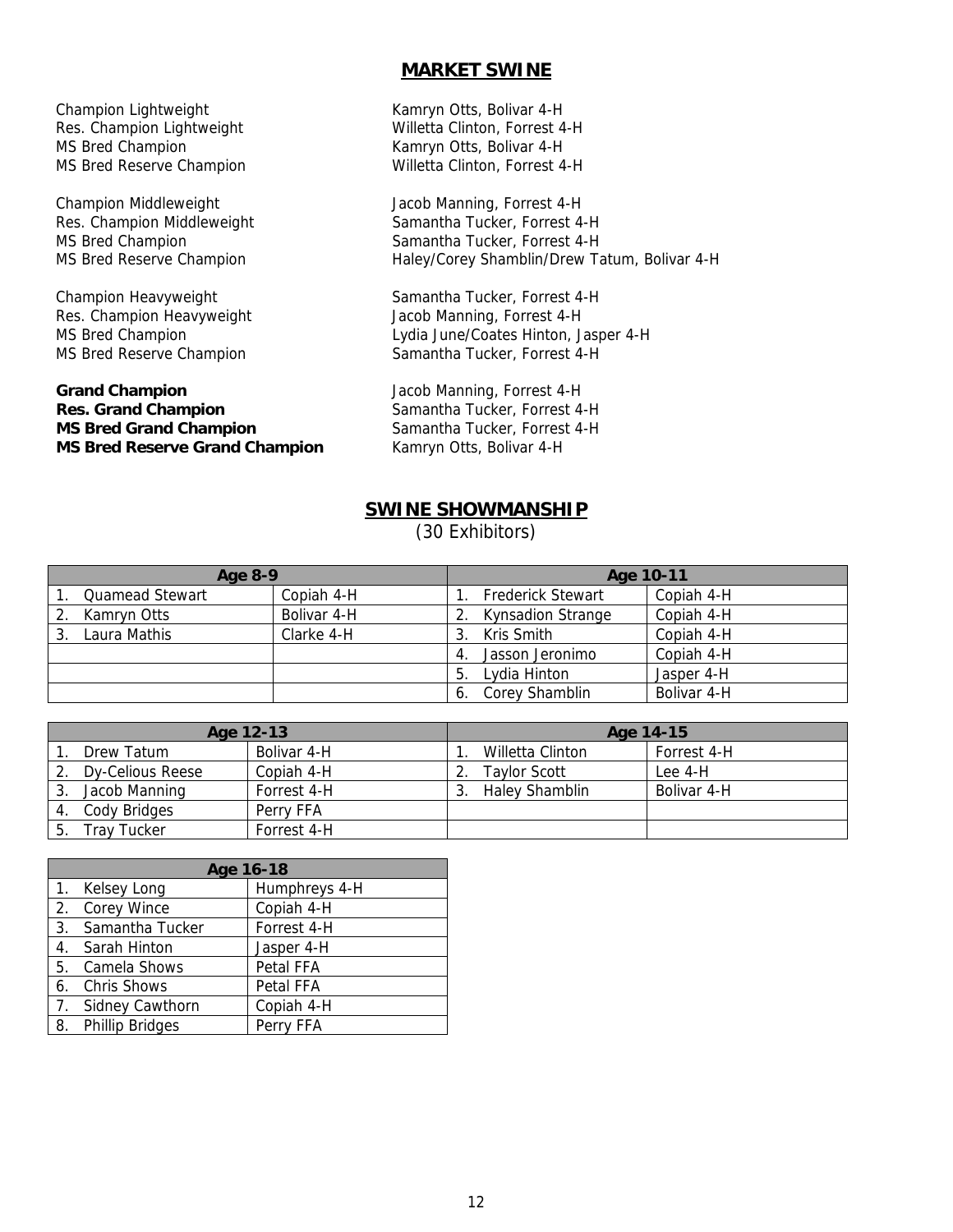# **DAIRY**

| <b>AYRSHIRE</b>               |                |                 |
|-------------------------------|----------------|-----------------|
| Junior Champion               | Olivia Frazier | Pontotoc 4-H    |
| Reserve Junior Champion       | Chris Shaw     | Pearl River 4-H |
| Senior Champion               | Luke Shaw      | Pearl River 4-H |
| Reserve Senior Champion       | Luke Shaw      | Pearl River 4-H |
| <b>Grand Champion</b>         | Luke Shaw      | Pearl River 4-H |
| <b>Reserve Grand Champion</b> | Luke Shaw      | Pearl River 4-H |

| <b></b>                       |              |              |
|-------------------------------|--------------|--------------|
| Junior Champion               |              |              |
| Reserve Junior Champion       |              |              |
| Senior Champion               | Morgan Jones | Pontotoc 4-H |
| Reserve Senior Champion       |              |              |
| <b>Grand Champion</b>         |              |              |
| <b>Reserve Grand Champion</b> |              |              |
|                               |              |              |

#### **GUERNSEY**

**BROWN SWISS**

| Junior Champion               | Audrie/Hannah/Ashlyn Foster | Pontotoc 4-H |
|-------------------------------|-----------------------------|--------------|
| Reserve Junior Champion       | Morgan Jones                | Pontotoc 4-H |
| Senior Champion               | Luke Shaw                   | Stone 4-H    |
| Reserve Senior Champion       | Audrie/Hannah/Ashlyn Foster | Pontotoc 4-H |
| <b>Grand Champion</b>         | Luke Shaw                   | Stone 4-H    |
| <b>Reserve Grand Champion</b> | Audrie/Hannah/Ashlyn Foster | Pontotoc 4-H |
|                               |                             |              |

#### **HOLSTEIN**

| Junior Champion               | <b>Gus Brand</b>     | Monroe 4-H   |
|-------------------------------|----------------------|--------------|
| Reserve Junior Champion       | Kaitlyn Hardin       | Pontotoc 4-H |
| Senior Champion               | Marley/Jace McCardle | Copiah 4-H   |
| Reserve Senior Champion       | Cody Ladner          | Tate 4-H     |
| <b>Grand Champion</b>         | Marley/Jace McCardle | Copiah 4-H   |
| <b>Reserve Grand Champion</b> | Cody Ladner          | Tate 4-H     |

#### **JERSEY**

| Junior Champion               | John McReynolds, III | Oktibbeha 4-H |
|-------------------------------|----------------------|---------------|
| Reserve Junior Champion       | Lee Brand            | Monroe 4-H    |
| Senior Champion               | Ray Drane            | Copiah 4-H    |
| Reserve Senior Champion       | William Kazery       | Hinds 4-H     |
| <b>Grand Champion</b>         | Ray Drane            | Copiah 4-H    |
| <b>Reserve Grand Champion</b> | William Kazery       | Hinds 4-H     |

# **JUNIOR COMMERCIAL DAIRY HEIFER SHOW**

| <b>Grand Champion Heifer</b>         | Jeff Barham  | Tate 4-H   |
|--------------------------------------|--------------|------------|
| <b>Reserve Grand Champion Heifer</b> | Clint Walker | Newton 4-H |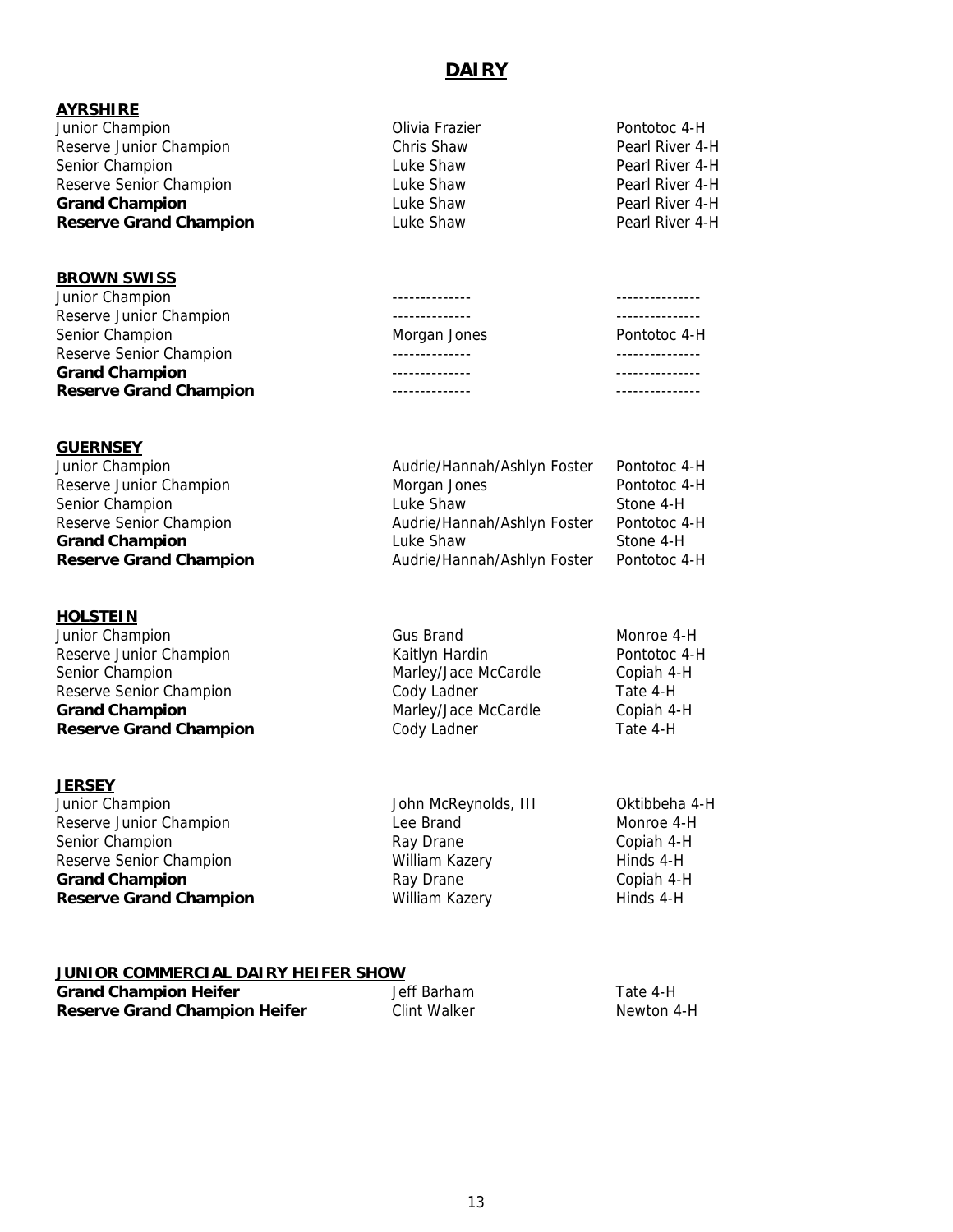# **DAIRY SHOWMANSHIP**

(58 Exhibitors)

| Ages 8-9                  |                 | <b>Ages 10-11</b>       |                 |  |
|---------------------------|-----------------|-------------------------|-----------------|--|
| Rachel Harris             | Pearl River 4-H | Hannah Foster           | Pontotoc 4-H    |  |
| Garner Holcomb<br>2.      | Pontotoc 4-H    | Collin Wall<br>2.       | Oktibbeha 4-H   |  |
| John Seal<br>3.           | Pearl River 4-H | Chris Shaw<br>3.        | Pearl River 4-H |  |
| Sandy Garner<br>4.        | Chickasaw 4-H   | John McReynolds<br>4.   | Oktibbeha 4-H   |  |
| Lee Brand<br>5.           | Monroe 4-H      | Carlie Smith<br>5.      | Pearl River 4-H |  |
| <b>Gracie Smith</b><br>6. | Pearl River 4-H | Ashlyn Foster<br>6.     | Pontotoc 4-H    |  |
| Ray Drane                 | Copiah 4-H      | Cole Beason             | Neshoba 4-H     |  |
| Katherine Rowlen<br>8.    | Webster 4-H     | Audrey Carmichael<br>8. | Newton 4-H      |  |
|                           |                 | Kayla Bond<br>9.        | Pearl River 4-H |  |
|                           |                 | 10. Craig Nicholson     | Newton 4-H      |  |

|    | <b>Ages 12-13</b>     |                 | <b>Ages 14-15</b>                       |  |  |
|----|-----------------------|-----------------|-----------------------------------------|--|--|
|    | Will Gibson           | Newton 4-H      | Pontotoc 4-H<br>Morgan Jones            |  |  |
| 2. | Katelyn Nicholson     | Newton 4-H      | Marley McCardle<br>Copiah 4-H           |  |  |
| 3. | Jace McCardle         | Copiah 4-H      | Cody Ladner<br>Tate 4-H<br>3.           |  |  |
| 4. | <b>Madison Hardin</b> | Pontotoc 4-H    | Walthall 4-H<br>Jace Conerly<br>4.      |  |  |
| 5. | Jessica Smith         | Pearl River 4-H | Clint Wall<br>Oktibbeha 4-H<br>5.       |  |  |
| 6. | Erin Seal             | Pearl River 4-H | Will Brand<br>Monroe 4-H<br>6.          |  |  |
| 7. | Lauren Smith          | Pearl River 4-H | <b>Tori Sowell</b><br>Tate 4-H          |  |  |
| 8. | Samantha Williams     | Pontotoc 4-H    | Cody Maske<br>Newton 4-H<br>8.          |  |  |
|    | 9. Hannah Marien      | Pearl River 4-H | <b>Clint Walker</b><br>Newton 4-H<br>9. |  |  |
|    | 10. Annalea Munn      | Pontotoc 4-H    | 10. Jeff Barham<br>Tate 4-H             |  |  |

| <b>Ages 16-18</b> |                   |                 |  |  |
|-------------------|-------------------|-----------------|--|--|
| $1_{\cdot}$       | Paige Nicholson   | Newton 4-H      |  |  |
| 2.                | Jamie Butler      | Newton 4-H      |  |  |
|                   | 3. Katie Booth    | Chickasaw 4-H   |  |  |
| 4.                | Gus Brand         | Monroe 4-H      |  |  |
|                   | 5. Luke Shaw      | Pearl River 4-H |  |  |
| 6.                | Angela Miller     | Hinds 4-H       |  |  |
|                   | 7. Olivia Frazier | Pontotoc 4-H    |  |  |
|                   | 8. Joel Lee       | Stone 4-H       |  |  |
|                   | 9. Thomas Kazery  | Hinds 4-H       |  |  |
|                   | 10. Andrew Burkes | Walthall 4-H    |  |  |

#### **JUNIOR 4-H DAIRY QUIZ BOWL**

- 1. Pontotoc County 1 Garner Holcomb, Madison Hardin 1. Madison Hardin, Pontotoc 4-H
- 2. Pontotoc County 2 Hannah Foster, Annalea Munn 2. Annalea Munn, Pontotoc 4-H
- 3. Pontotoc County 3 Ashlyn Foster, Jamie Bryant 3. Garner Holcomb, Pontotoc 4-H

#### **COUNTY HERD**

- 1. Hinds Jerseys
- 2. Monroe Holsteins
- 3. Oktibbeha Jerseys
- 4. Pearl River Jerseys
- 5. Pontotoc Jerseys
- 6. Pontotoc Guernseys

Team Individual

- 
- 
-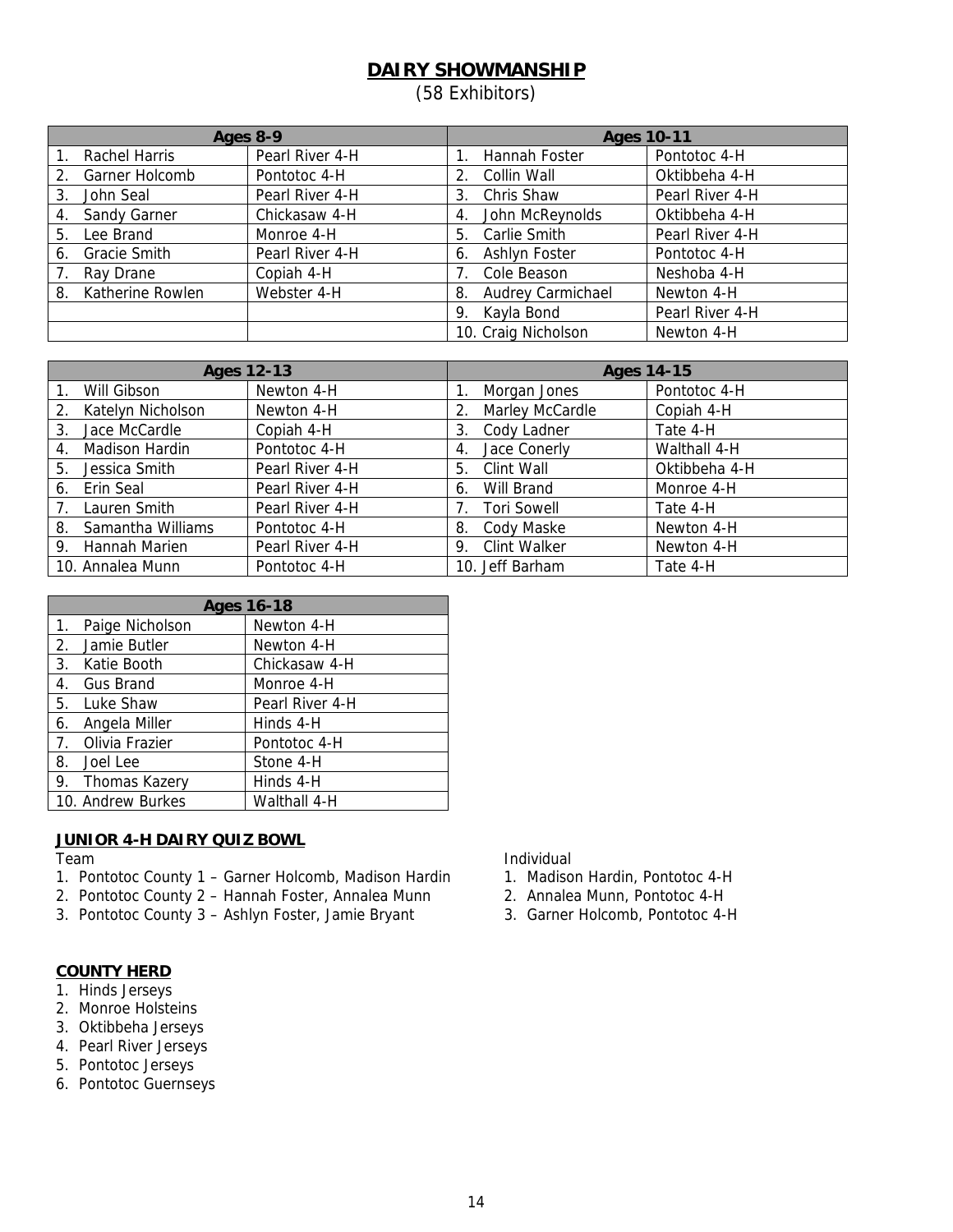#### **PRETTY COW CONTEST**

- 1. Kathrine Rowlen, Webster County
- 2. Colin Wall, Oktibbeha County
- 3. Emma Garner, Chickasaw County

#### **HERDSMEN'S AWARD** - Junior Dairy Division

- 1. Copiah County
- 2. Pontotoc County
- 3. Newton County

#### **DAIRY CATTLE SWEETHEART CONTEST**

Junior Sweetheart Jessica Smith Pearl River 4-H

#### **OUTSTANDING JERSEY JUNIOR GIRL**

Rachel Harris, Pearl River County

#### **OUTSTANDING JERSEY JUNIOR BOY**

Colin Wall, Oktibbeha County

#### **OUTSTANDING JERSEY SENIOR BOY**

Andrew Burkes, Walthall County

#### **OUTSTANDING HOLSTEIN JUNIOR GIRL**

Rachel Harris, Pearl River County

#### **OUTSTANDING HOLSTEIN SENIOR BOY**

Jace Conerly, Walthall County

#### **MARKET GOAT**

Champion Middleweight Alex Sullivan, Smith 4-H

Champion Light Heavyweight Alex Sullivan, Smith 4-H Res. Champion Light Heavyweight Samantha Tucker, Forrest 4-H State Bred Champion Samantha Tucker, Forrest 4-H Reserve State Bred Champion Kyle Riley, Lawrence 4-H

Champion Heavyweight **Preston Hebert, Lincoln 4-H** Reserve Champion Heavyweight Meagan Rousseau, Pike 4-H State Bred Champion Cade Turner, Lawrence FFA Reserve State Bred Champion Bailey Turbville, Madison 4-H

Grand Champion **Champion** Preston Hebert, Lincoln 4-H **Reserve Grand Champion** Meagan Rousseau, Pike 4-H **State Bred Grand Champion** Samantha Tucker, Forrest 4-H **Reserve State Bred Grand Champion** Kyle Riley, Lawrence 4-H

Champion Lightweight Carley Pettigrew, Nettleton FFA Res. Champion Lightweight Chance/Catherine Priddy, Sharkey 4-H State Bred Champion Carley Pettigrew, Nettleton FFA Reserve State Bred Champion Chance/Catherine Priddy, Sharkey 4-H

Res. Champion Middleweight Anna Beth Mayhugh, Lawrence 4-H State Bred Champion **Bailey Turbville, Madison 4-H** Reserve State Bred Champion Megan/Lindsey Vance, Newton 4-H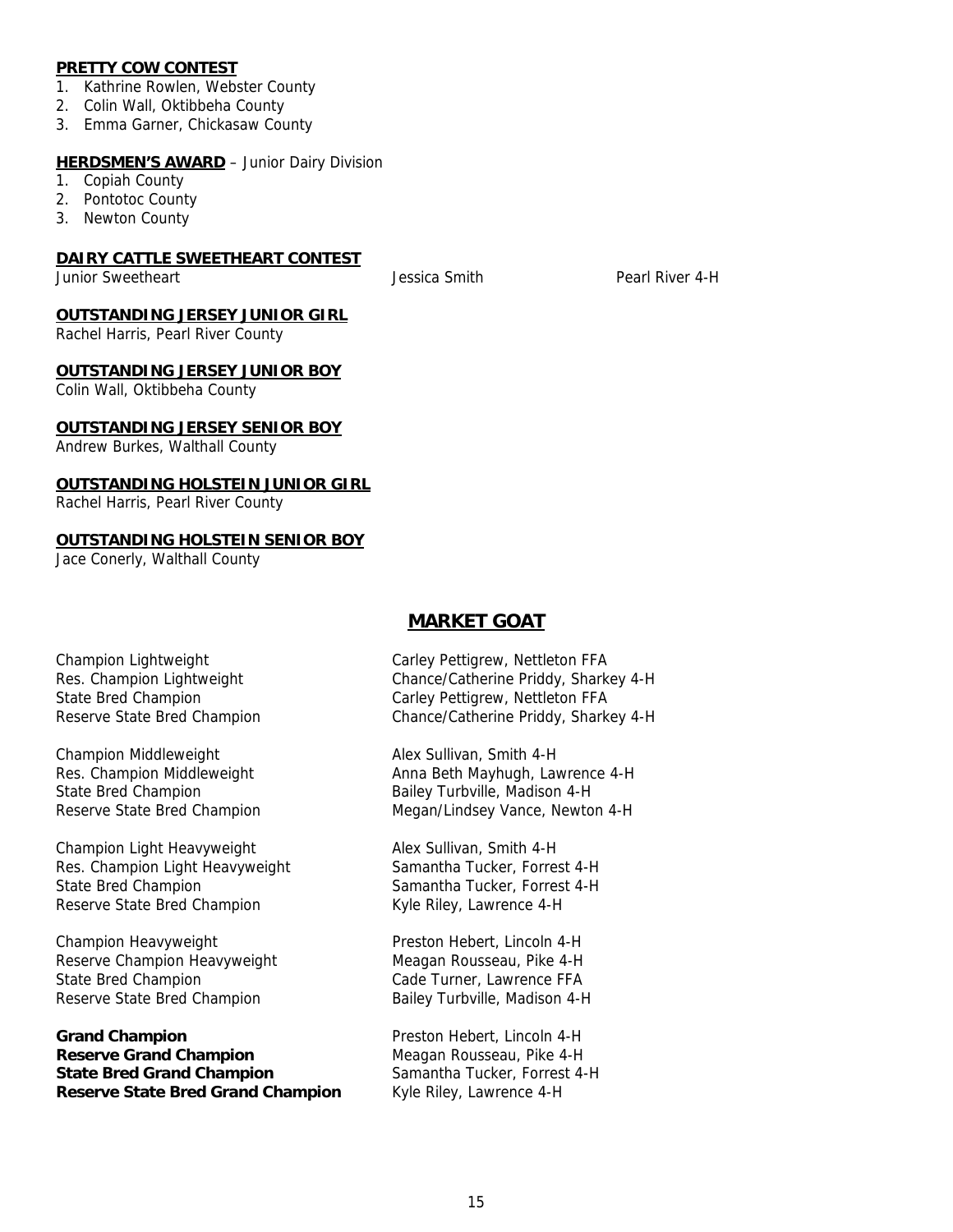### **MARKET GOAT SHOWMANSHIP**

(107 Exhibitors)

| Age 8                     |                |    | Age 9                 |                      |  |
|---------------------------|----------------|----|-----------------------|----------------------|--|
| Mikayla Shelton           | Calhoun 4-H    |    | <b>Bailey Massey</b>  | Lafayette 4-H/FFA    |  |
| Ben Killough<br>2.        | Lee 4-H        | 2. | <b>Todd Harrell</b>   | Calhoun 4-H          |  |
| Faith Galloway<br>3.      | Madison 4-H    | 3. | <b>Will Cornelius</b> | <b>Nettleton FFA</b> |  |
| Megan Vance<br>4.         | Newton 4-H     | 4. | Mary Reed             | Lafayette 4-H        |  |
| Ty Reeves<br>5.           | Leake 4-H      | 5. | Kylee Killebrew       | Holmes 4-H           |  |
| Wesley Bryant<br>6.       | Simpson 4-H    | 6. | C.J. Weddle           | Calhoun 4-H          |  |
| Lyndsey Hill              | Montgomery 4-H |    | <b>Trent Wilson</b>   | Pike 4-H             |  |
| <b>Brett Kimzey</b><br>8. | Panola 4-H     | 8. | Patrick Gowan         | Holmes 4-H           |  |
| Wade Fiedler<br>9.        | Attala 4-H     | 9. | Lane Twiner           | Yazoo 4-H            |  |
| 10. Wyatt Aultman         | Lamar 4-H      |    |                       |                      |  |

|    | <b>Age 10</b>             |                      |    | Age 11               |                   |
|----|---------------------------|----------------------|----|----------------------|-------------------|
|    | <b>Taylor Gatwood</b>     | Forrest 4-H          |    | Abbie Sullivan       | Simpson 4-H       |
| 2. | <b>Bailey Turbville</b>   | Madison 4-H          |    | Alexis Lott          | Pike 4-H          |
| 3. | John Bishop               | <b>Nettleton FFA</b> | 3. | Ryan Killough        | Lee 4-H           |
| 4. | Shelby Fowler             | Lawrence FFA         | 4. | Logan Raines         | Union 4-H         |
| 5. | Callie Kerr               | Sharkey 4-H          | 5. | Harley Buchanan      | Lawrence FFA      |
| 6. | <b>Tucker Clinkscales</b> | Sharkey 4-H          | 6. | Christina Mason      | Leflore 4-H       |
|    | <b>Tiffani Moody</b>      | Benton 4-H           |    | <b>Taylor Wilson</b> | Pike 4-H          |
| 8. | Nikki Merchant            | Holmes 4-H           | 8. | Nicholas Webb        | Lafayette 4-H/FFA |
|    | 9. Catherine Priddy       | Sharkey 4-H          |    | 9. J.T. Sullivan     | Sharkey 4-H       |
|    | 10. Lee Ann Courtney      | Sharkey 4-H          |    |                      |                   |

|                          | Age 12            |                              | <b>Age 13</b>        |
|--------------------------|-------------------|------------------------------|----------------------|
| Davey Robinson           | Smith 4-H         | Anna Beth Mayhugh            | Lawrence 4-H         |
| Cade Turner<br>$2_{-}$   | Lawrence FFA      | Natalie Sullivan             | Simpson 4-H          |
| Mackenzie Ritchie<br>3.  | Lincoln 4-H       | Miranda Stevens<br>3.        | Union 4-H            |
| Kyle Riley<br>4.         | Lawrence 4-H      | Alex Sullivan<br>4.          | Smith 4-H            |
| Carleigh Orr<br>5.       | Calhoun 4-H       | Savanna Williams<br>5.       | Lafayette 4-H/FFA    |
| Breanna Moody<br>6.      | Benton 4-H        | Hunter Barefield<br>6.       | Calhoun 4-H          |
| Nicole Abrams            | Chickasaw 4-H     | Alesa Taylor                 | Lee 4-H              |
| <b>Tray Tucker</b><br>8. | Forrest 4-H       | Kristen Bishop<br>8.         | <b>Nettleton FFA</b> |
| Sarah Briscoe<br>9.      | Lafayette 4-H/FFA | <b>Ethan Pettigrew</b><br>9. | <b>Nettleton FFA</b> |
| 10. Justin Adams         | Pike 4-H          | 10. Mary-Hooper Mason        | Leflore 4-H          |

|    | Age 14                  |                      |    | <b>Age 15</b>          |                      |  |
|----|-------------------------|----------------------|----|------------------------|----------------------|--|
|    | Megan Rousseau          | Pike 4-H             |    | Ryan Hollis            | Union 4-H            |  |
| 2. | Ashley Kerr             | Sharkey 4-H          |    | Jacy Vaughn            | Montgomery 4-H       |  |
| 3. | Jacob Cobb              | Mendenhall FFA       | 3. | <b>Stephen Thweatt</b> | Lafayette 4-H/FFA    |  |
| 4. | Joanna King             | Hinds 4-H            | 4. | Brian Layton           | Simpson 4-H          |  |
| 5. | <b>Carley Pettigrew</b> | <b>Nettleton FFA</b> | 5. | Danielle Welch         | Simpson FFA          |  |
| 6. | <b>Allison Oakes</b>    | Holmes 4-H           | 6. | <b>Shelby Steede</b>   | George FFA           |  |
|    | <b>Taylor Causey</b>    | <b>Nettleton FFA</b> |    | Sarah Turner           | Lamar 4-H            |  |
| 8. | Errin Winningham        | Simpson 4-H          | 8. | Julia Holland          | <b>Nettleton FFA</b> |  |
|    |                         |                      | 9. | Megan Ezell            | Rankin 4-H           |  |
|    |                         |                      |    |                        |                      |  |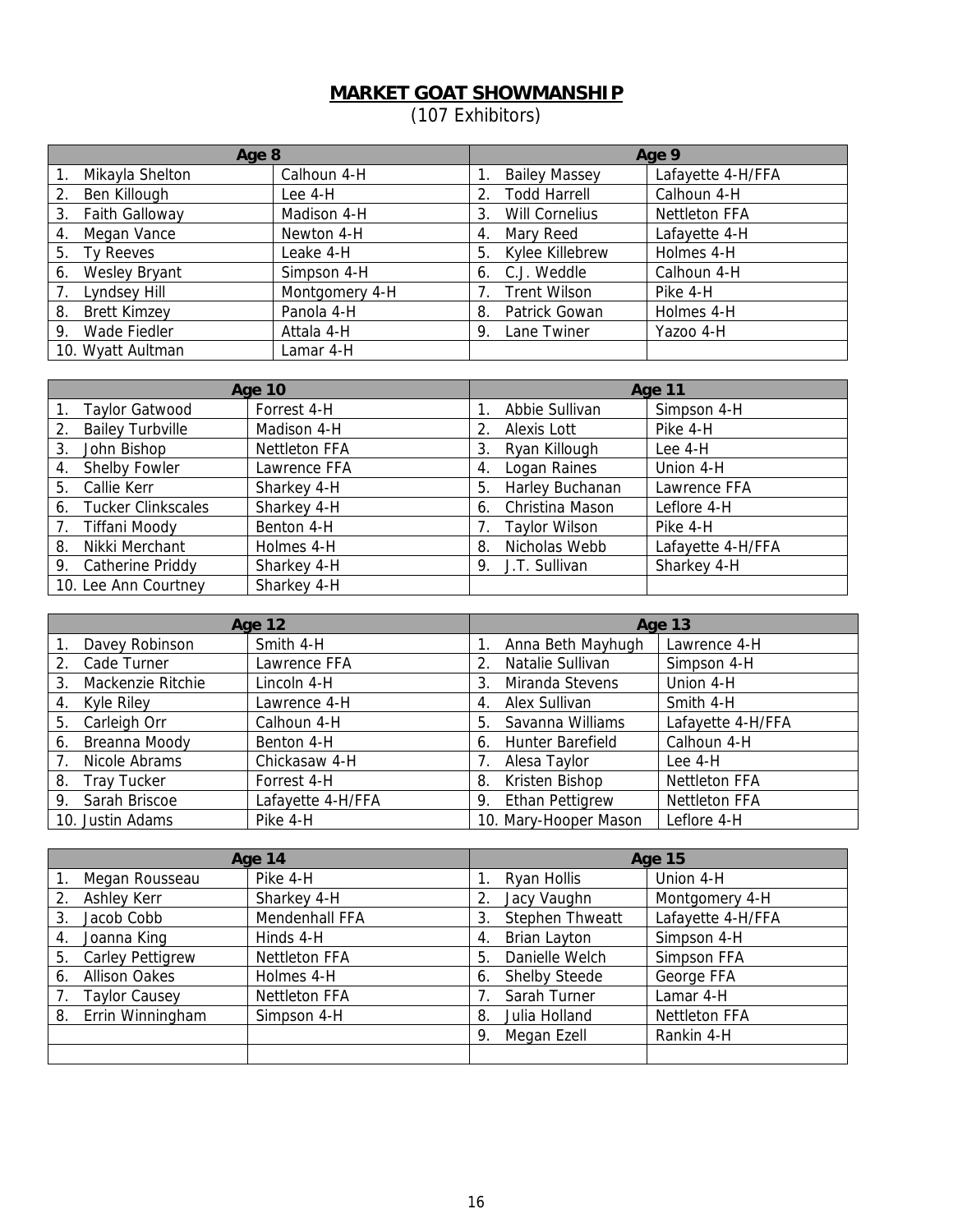| <b>Age 16</b>            |                   | Age 17-18                    |                 |  |
|--------------------------|-------------------|------------------------------|-----------------|--|
| Angela Miller            | Hinds 4-H         | Preston Hebert               | Lincoln 4-H     |  |
| Kelby King               | Jasper 4-H        | Mollie Ritchie               | Lincoln 4-H     |  |
| Kaylon McCraney<br>3.    | Scott 4-H         | Samantha Tucker<br>3.        | Forrest 4-H     |  |
| Quin Sylvester<br>4.     | Lawrence FFA      | <b>Shelly Sullivan</b><br>4. | Sharkey 4-H     |  |
| Parker Orr<br>5.         | Calhoun 4-H       | <b>Chad Parket</b><br>5.     | West Jones FFA  |  |
| <b>Taylor King</b><br>6. | Hinds 4-H         | J.J. Hitt<br>6.              | Calhoun 4-H     |  |
| Nolan Webb               | Lafayette 4-H/FFA | Shane Poole                  | South Jones FFA |  |
| Matthew Hart<br>8.       | Lincoln 4-H       |                              |                 |  |
|                          |                   |                              |                 |  |
|                          |                   |                              |                 |  |

#### **MEAT GOAT PRINCESS**

Senior Princess and The Senior Princess and The Senior Princess and The Joanna King Hinds 4-H

Junior Princess and the Sharkey 4-H Community Communication of the Sharkey 4-H Communication of the Sharkey 4-H

#### **COMMERCIAL MEAT GOAT DOES**

Reserve State Bred Champion Trent Wilson, Pike 4-H

Champion Middleweight Davey Robinson, Smith 4-H State Bred Champion **Davey Robinson, Smith 4-H** Reserve State Bred Champion Ben/Ryan Killough, Lee 4-H

Res. Champion Light Heavyweight Alex Sullivan, Smith 4-H Reserve State Bred Champion **Alex Sullivan, Smith 4-H** 

Reserve Champion Heavyweight Todd Harrell, Calhoun 4-H

**Reserve Grand Champion** Tray Tucker, Forrest 4-H/Brooklyn FFA **Reserve State Bred Grand Champion** Tray Tucker, Forrest 4-H/Brooklyn FFA

Champion Lightweight Megan/Lindsey Vance, Newton 4-H Res. Champion Lightweight Sarah Grace/Mabrey Briscoe, Lafayette 4-H/FFA State Bred Champion Megan/Lindsey Vance, Newton 4-H

Res. Champion Middleweight Jake McPhail, Lafayette 4-H/FFA

Champion Light Heavyweight Tray Tucker, Forrest 4-H/Brooklyn FFA State Bred Champion Tray Tucker, Forrest 4-H/Brooklyn FFA

Champion Heavyweight Samantha Tucker, Forrest 4-H/Brooklyn FFA State Bred Champion Samantha Tucker, Forrest 4-H/Brooklyn FFA Reserve State Bred Champion Samantha Tucker, Forrest 4-H/Brooklyn FFA

**Grand Champion** Samantha Tucker, Forrest 4-H/Brooklyn FFA **State Bred Grand Champion** Samantha Tucker, Forrest 4-H/Brooklyn FFA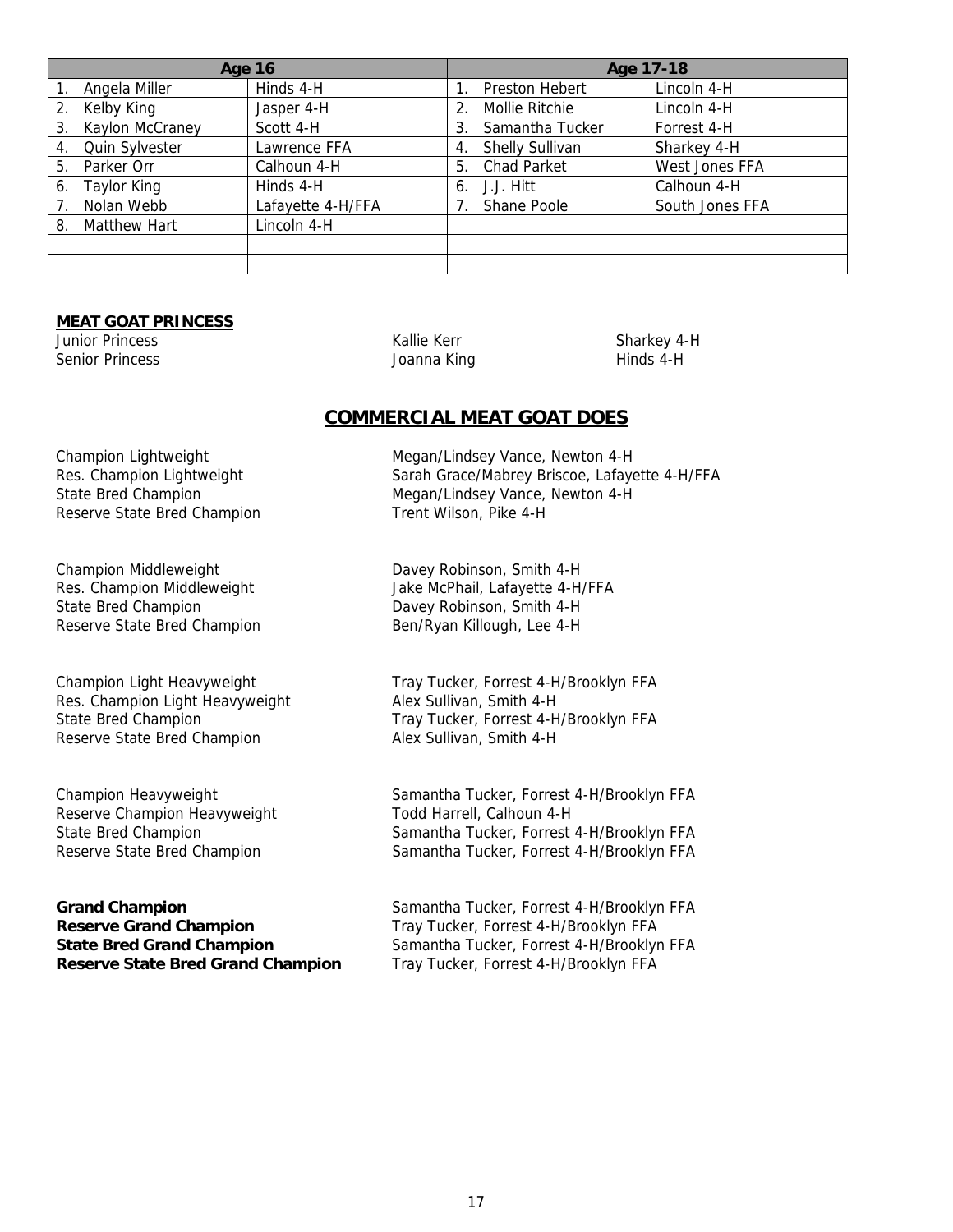# **COMMERCIAL MEAT GOAT DOE SHOWMANSHIP**

(57 Exhibitors)

| Age 8           |                       |                             | Age 9                |
|-----------------|-----------------------|-----------------------------|----------------------|
| Lyndsey Hill    | Montgomery 4-H        | Mary Reed                   | Lafayette 4-H/FFA    |
| Mikayla Shelton | Calhoun 4-H/Bruce FFA | <b>Will Cornelius</b><br>2. | <b>Nettleton FFA</b> |
| Megan Vance     | Newton 4-H            | <b>Trent Wilson</b><br>3.   | Pike 4-H             |
|                 |                       | <b>Bailey Massey</b><br>4.  | Lafayette 4-H/FFA    |
|                 |                       | C.J. Weddle<br>5.           | Calhoun 4-H          |
|                 |                       | Kylee Killebrew<br>6.       | Holmes 4-H           |
|                 |                       | <b>Todd Harrell</b>         | Calhoun 4-H          |
|                 |                       | Patrick Gowan<br>8.         | Holmes 4-H           |
|                 |                       | <b>McCory Smith</b><br>9.   | Lamar 4-H            |

| <b>Age 10</b> |                       |                      |    | Age 11               |                   |
|---------------|-----------------------|----------------------|----|----------------------|-------------------|
|               | Callie Kerr           | Sharkey 4-H          |    | Jonathon Oliphant    | Scott 4-H         |
|               | John Bishop           | <b>Nettleton FFA</b> |    | <b>Taylor Wilson</b> | Pike 4-H          |
| 3.            | Nikki Merchant        | Holmes 4-H           | 3. | Alexis Lott          | Pike 4-H          |
| 4.            | <b>Tensley Taylor</b> | Lee 4-H              | 4. | J.T. Sullivan        | Sharkey 4-H       |
| 5.            | Lee Ann Courtney      | Sharkey 4-H          | 5. | Ryan Killough        | Lee 4-H           |
| 6.            | Mabrey Briscoe        | Lafayette 4-H/FFA    | 6. | Nicholas Webb        | Lafayette 4-H/FFA |
|               | Scott Hill            | Attala 4-H           |    |                      |                   |

|                          | <b>Age 12</b>            |                        | <b>Age 13</b>        |
|--------------------------|--------------------------|------------------------|----------------------|
| Davey Robinson           | Smith 4-H                | Alesa Taylor           | Lee 4-H              |
| Cade Turner<br>2.        | Lawrence FFA             | Savanna Williams<br>2. | Lafayette 4-H/FFA    |
| <b>Tray Tucker</b><br>3. | Forrest 4-H/Brooklyn FFA | Logan Dale<br>3.       | Lamar 4-H            |
| Carleigh Orr<br>4.       | Calhoun 4-H/Vardaman FFA | Liz Hill<br>4.         | Montgomery 4-H       |
| Jake McPhail<br>5.       | Lafayette 4-H/FFA        | Kristen Bishop<br>5.   | <b>Nettleton FFA</b> |
| Sarah Briscoe<br>6.      | Lafayette 4-H/FFA        | Drew Langford<br>6.    | <b>Nettleton FFA</b> |
| Matthew Brown            | <b>Nettleton FFA</b>     | Ethan Pettigrew        | <b>Nettleton FFA</b> |
|                          |                          | Landon Dale<br>8.      | Lamar 4-H            |
|                          |                          | Alex Sullivan<br>9.    | Smith 4-H            |
|                          |                          | 10. Lindon Dale        | Lamar 4-H            |

| Age 14 |                         | <b>Age 15</b> |   |                        |                   |
|--------|-------------------------|---------------|---|------------------------|-------------------|
|        | Megan Rousseau          | Pike 4-H      |   | Jacy Vaughn            | Montgomery 4-H    |
|        | <b>Carley Pettigrew</b> | Nettleton FFA |   | <b>Stephen Thweatt</b> | Lafayette 4-H/FFA |
|        | Allison Oakes           | Holmes 4-H    |   | Brian Layton           | Simpson 4-H       |
|        |                         |               | 4 | Megan Ezell            | Rankin 4-H        |

|   | Age 16                |                   |  | Age 17-18       |             |  |
|---|-----------------------|-------------------|--|-----------------|-------------|--|
|   | Angela Miller         | Hinds 4-H         |  | Samantha Tucker | Forrest 4-H |  |
|   | <b>Quin Sylvester</b> | Lawrence FFA      |  | Mollie Ritchie  | Lincoln 4-H |  |
| J | Nolan Webb            | Lafayette 4-H/FFA |  | . Hitt          | Calhoun 4-H |  |
|   | Parker Orr            | Calhoun 4-H       |  | Aaron Sullivan  | Sharkey 4-H |  |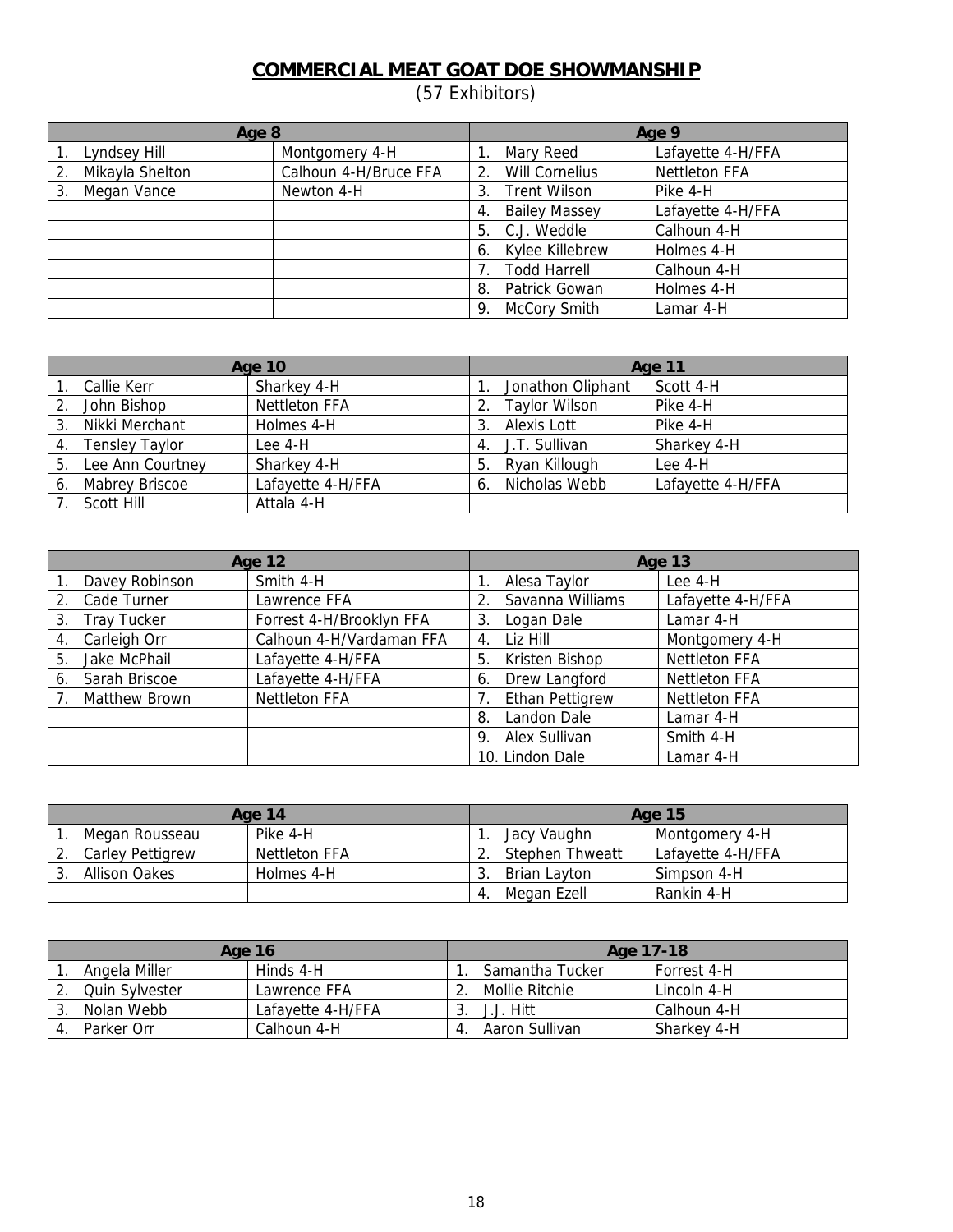#### **DAIRY GOAT**

Res. Champion Alpine Sr Doe

Champion Grades & Recorded Grades Sr Doe Jessica Wilkinson, Franklin 4-H Res. Champion Grades & Recorded Grades Sr Doe Hannah Miller, Hinds 4-H

Champion LaMancha Sr Doe Alex Huff, Rankin 4-H Res. Champion LaMancha Sr Doe Andrew Huff, Rankin 4-H

Champion Oberhasli Sr Doe Alex Huff, Rankin 4-H Res. Champion Oberhasli Sr Doe Andrew Huff, Rankin 4-H

**Best in Show Sr Doe** Tim/Tory/Tyler Willis, DeSoto 4-H **Reserve Best in Show Sr Doe** Alex Huff, Rankin 4-H

Champion Grades & Recorded Grades Jr Doe Hannah Miller, Hinds 4-H Res. Champion Grades & Recorded Grades Jr Doe Hannah Miller, Hinds 4-H

Champion LaMancha Jr Doe Alex Huff, Rankin 4-H Res. Champion LaMancha Jr Doe Jessica Wilkinson, Franklin 4-H

Res. Champion Nubian Jr Doe

Champion Oberhasli Jr Doe David Huff, Rankin 4-H Res. Champion Oberhasli Jr Doe Taylor King, Hinds 4-H

**Best in Show Jr Doe** Alex Huff, Rankin 4-H **Reserve Best in Show Jr Doe** Jarrett Pennington, Rankin 4-H

Champion Alpine Sr Doe Tim/Tory/Tyler Willis, DeSoto 4-H<br>
Res. Champion Alpine Sr Doe Joanna King, Hinds 4-H

Champion AOP Sr Doe Micah Schneider, Pearl River 4-H Res. Champion APO Sr Doe Micah Schneider, Pearl River 4-H

Champion Nubian Sr Doe Jarrett Pennington, Rankin 4-H Res. Champion Nubian Sr Doe Kayley Pennington, Rankin 4-H

**Best Udder in Show** Tim/Tory/Tyler Willis, DeSoto 4-H

Champion Alpine Jr Doe **Austin/Lauren Showmaker, Rankin 4-H** Austin/Lauren Showmaker, Rankin 4-H Res. Champion Alpine Jr Doe Tim/Tory/Tyler Willis, DeSoto 4-H

Champion AOP Jr Doe **Micah Schneider, Pearl River 4-H** Res. Champion APO Jr Doe Ashton Planche, Amite 4-H

Champion Nubian Jr Doe Jarrett Pennington, Rankin 4-H<br>
Res. Champion Nubian Jr Doe Gody Spriggs, Pike 4-H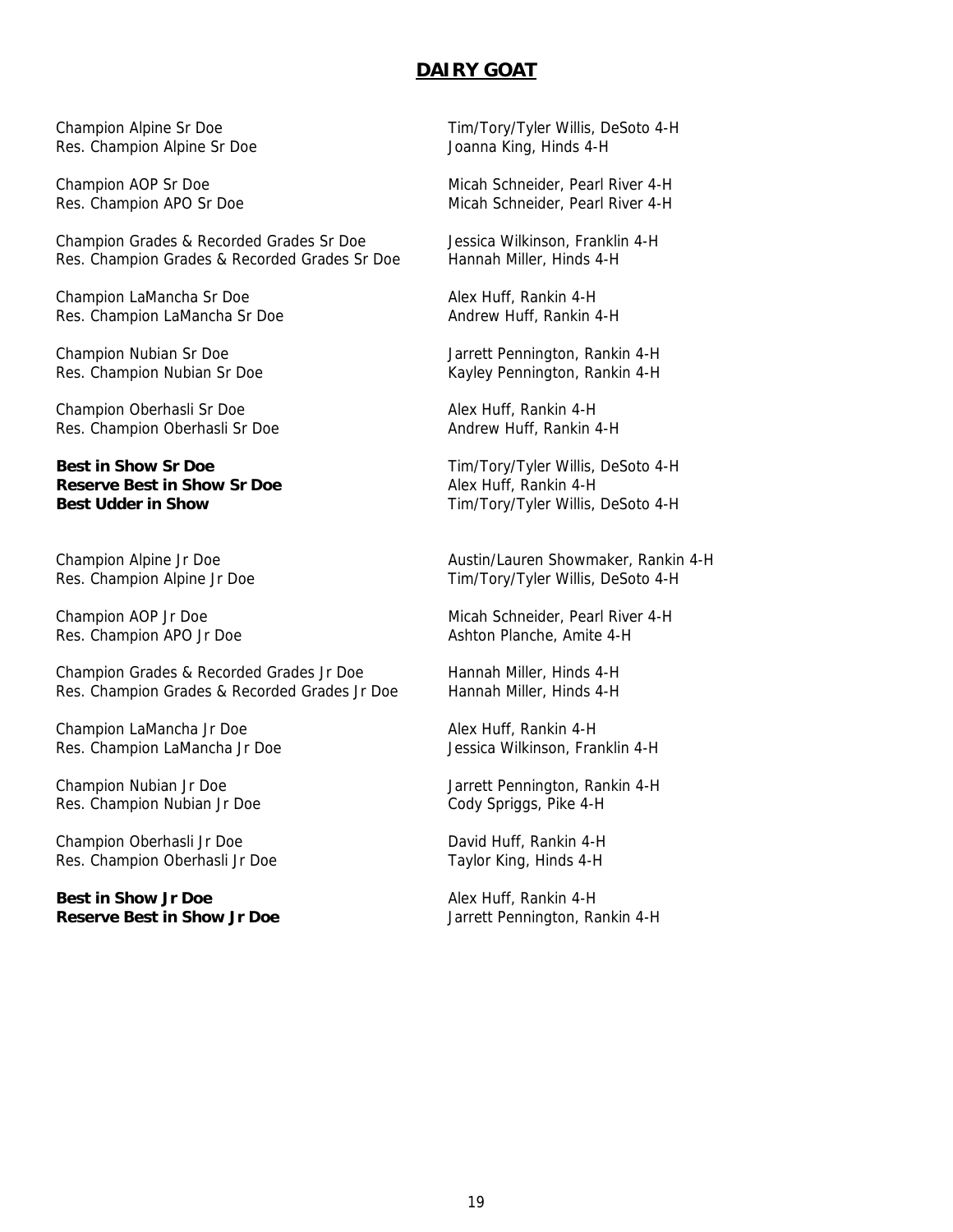# **DAIRY GOAT SHOWMANSHIP**

(27 Exhibitors)

| Age 8-9             |            |  | Age 10-11             |            |  |
|---------------------|------------|--|-----------------------|------------|--|
| <b>Tory Rollins</b> | Warren 4-H |  | <b>Shiloh Roberts</b> | Warren 4-H |  |
| Tim Willis          | DeSoto 4-H |  | Alexander Griffin     | Warren 4-H |  |
| Kalyn Cecil         | Tate 4-H   |  | Mallary Little        | Rankin 4-H |  |
| Jarrett Pennington  | Rankin 4-H |  |                       |            |  |
| Ashton Planche      | Amite 4-H  |  |                       |            |  |

| Age 12-13 |                      |              | Age 14-15                                |  |
|-----------|----------------------|--------------|------------------------------------------|--|
|           | Hannah Miller        | Hinds 4-H    | Tori Willis<br>DeSoto 4-H                |  |
|           | 2. Tyler Willis      | DeSoto 4-H   | Franklin 4-H<br>Jessica Wilkinson        |  |
| 3.        | Alex Huff            | Rankin 4-H   | Rankin 4-H<br>David Huff<br>3.           |  |
| 4.        | Andrew Huff          | Rankin 4-H   | Holmes 4-H<br><b>Allison Oakes</b><br>4. |  |
|           | 5. Kayley Pennington | Rankin 4-H   | Hinds 4-H<br>Joanna King<br>5.           |  |
|           | 6. Daniel Wicker     | Franklin 4-H | Pike 4-H<br>Cody Spriggs<br>6.           |  |
|           | <b>Tyler Dewitt</b>  | Warren 4-H   | Franklin 4-H<br>Amanda Wicker            |  |
| 8.        | Austin Shoemaker     | Rankin 4-H   |                                          |  |

| Age 16-18 |                    |                 |
|-----------|--------------------|-----------------|
|           | 1. Taylor King     | Hinds 4-H       |
|           | 2. Alana Cecil     | Tate 4-H        |
|           | 3. Micah Schneider | Pearl River 4-H |
|           | 4. Ava Gandy       | Forrest 4-H     |

#### **DAIRY GOAT SWEETHEART CONTEST**

Senior Sweetheart **Superinten and Senior Sweetheart** Joanna King **Hinds 4-H** Hinds 4-H

#### ▶**SENIOR STATE 4-H LIVESTOCK JUDGING CONTEST RESULTS**

The Senior State 4-H Livestock Judging Contest ran extremely smooth and those that assisted with the contests are to be commended. We had 42 contestants and 10 teams that competed in the 4-H Livestock Judging contest. Congratulations to the Hinds County team for winning the contest. This team will represent Mississippi at the Western National Roundup in Denver, CO, in January 2009. The top five teams and individual placings are as follows:

| Teams                                                                            | Score |
|----------------------------------------------------------------------------------|-------|
| 1. Hinds – Joanna King, Taylor King, Allison Guider, Angela Miller               | 1192  |
| 2. Oktibbeha - Hannah Miller, Wesley Burger, Ethan Willers, John Luke Thompson   | 1178  |
| 3. Covington – Joseph Speed, Brandon Thrash, Courtney Pickering, Michael Buckley | 1136  |
| 4. Smith – Haleigh Johnson, Michael Grayson, Jeffrey Russell, Mitchell Russell   | 1132  |
| 5. Simpson – Amanda Layton, Brian Layton, Danielle Welch, Jacob Cobb             | 1122  |
|                                                                                  |       |

| <b>Individual</b>           |     |
|-----------------------------|-----|
| 1. Ethan Willers, Oktibbeha | 414 |
| 2. Angela Miller, Hinds     | 405 |
| 3. Taylor King, Hinds       | 402 |
| 4. Luke Shaw, Pearl River   | 389 |
| 5. Amanda Layton, Simpson   | 388 |
|                             |     |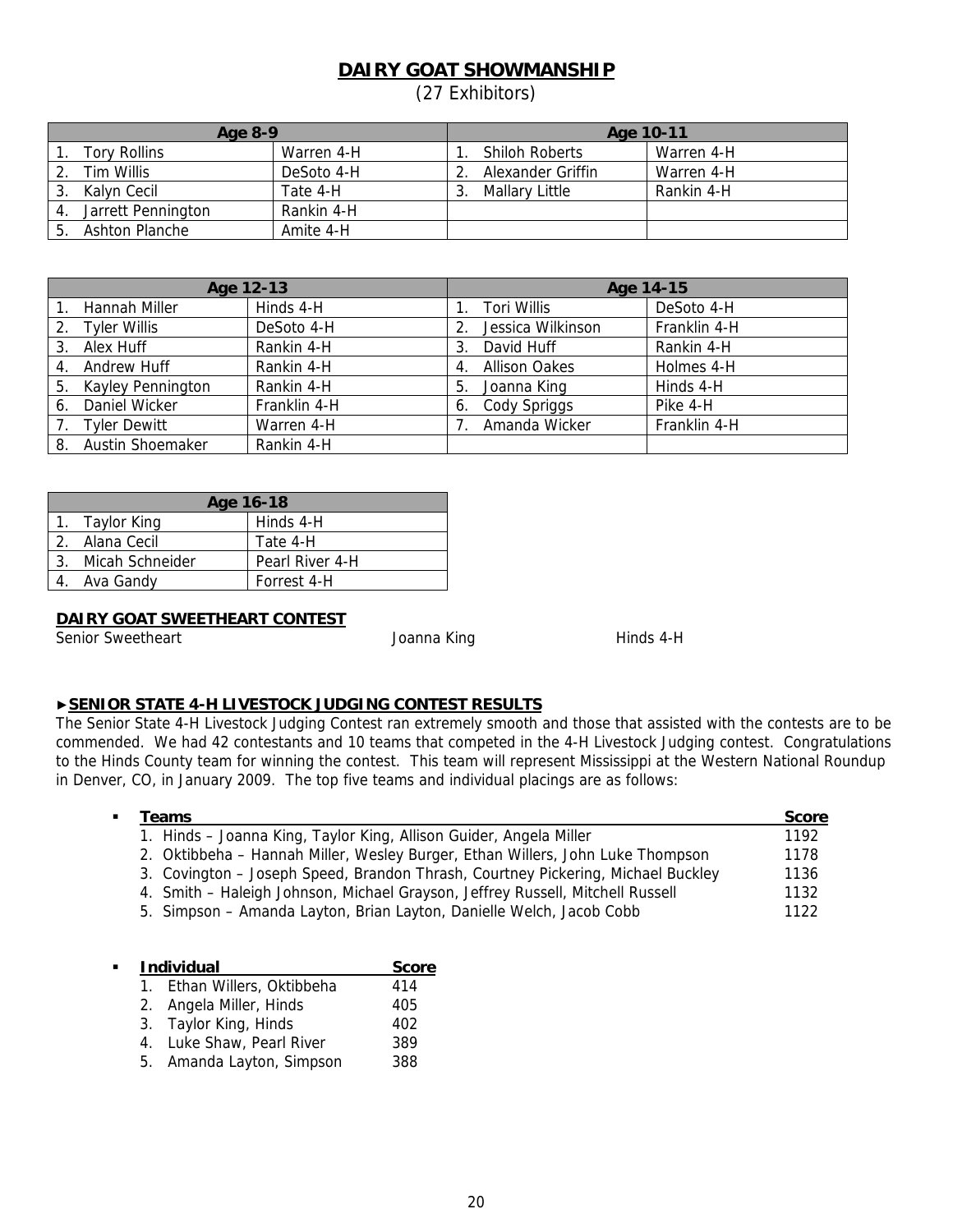#### ▶**GOAT JUDGING CONTEST**

| ٠ | <b>Junior Teams</b>                                         | <b>Score</b> |     |
|---|-------------------------------------------------------------|--------------|-----|
|   | 1. Sharkey 2 - Shelby Holcomb, Marlee Anderson, Kallie Kerr | 366          |     |
|   | 2. Lee 1 – Alesa Taylor, Kristen Bishop, John Bishop        | 333<br>319   |     |
|   | 3. Lee 3 – Tensley Taylor, Ryan Killough, Ben Killough      |              |     |
|   | 4. Lafayette 2 - Cody Ramage, Joseph Sills, Mabrey Briscoe  | 303          |     |
|   | 5. Lee 2 - Ethan Pettigrew, Matthew Brown, Will Cornelius   |              | 255 |
|   | <b>Junior Individuals</b>                                   | <u>Score</u> |     |
|   | Kallie Kerr, Sharkey<br>1.                                  | 134          |     |
|   | 2. Don Windham, Sharkey                                     | 122          |     |
|   | 3. Kristen Brown, Lee                                       | 121          |     |
|   | 4. Marlee Anderson, Sharkey                                 | 119          |     |
|   | 5. Will Cornelius, Lee                                      | 118          |     |
|   | <b>Senior Teams</b>                                         | <u>Score</u> |     |
|   | 1. Hinds – Joanna King, Angela Miller, Taylor King          |              | 434 |
|   | <b>Senior Individuals</b>                                   | <b>Score</b> |     |
|   | Joanna King, Hinds                                          | 147          |     |
|   | 2. Angela Miller, Hinds                                     | 146          |     |
|   | 3. Taylor King, Hinds                                       | 141          |     |
|   | Sarah Turner, Lamar<br>4.                                   | 132          |     |

5. Stephen Thweatt, Lafayette 117

#### ▶**GOAT QUIZ BOWL**

The Goat Quiz Bowl conducted by the MSU Extension Service consisted of 26 individuals/13 teams in the junior contest and 8 individuals/4 teams in the senior contest. Below are the results of the competitions.

#### **Junior Team Senior Team Senior Team**

- 1. Hinds/Rankin Hannah Miller, Alex Huff 1. Hinds Joanna King, Taylor King
- 
- 3. Lafayette 1 Nicholas Webb, Jack McPhail

#### ▶**2009 DIXIE NATIONAL JUNIOR ROUND-UP SCHEDULE**

Note that there are some significant changes to the 2009 Dixie National Junior Round-Up schedule. The schedule has been altered in an attempt to have 1) all beef breeding cattle show on a single day (Tuesday morning starting at 8:00 a.m. in the Coliseum); 2) a combined showmanship for goat exhibitors on Monday afternoon in the Judging Arena, starting 30 minutes after lamb showmanship (market goat exhibitors competing with commercial meat goat doe exhibitors); and 3) the market goat show start at 8:00 a.m. on Tuesday morning in the Swine Arena (Barn 6), running concurrently with the Commercial Beef Heifer/Beef Breeding Show in the Coliseum as well as the Market Lamb Show in the Judging Arena. These changes are necessary to allow for the fairgrounds to be prepared for the Sale of Champions, Junior Dairy Goat Show and open livestock shows later in the week.

Sincerely yours,

housan

Dean Jousan, Ph.D. Extension 4-H Livestock Specialist Box 9815 Mississippi State, MS 39762 djousan@ext.msstate.edu 662-325-2424

- 
- 2. Lee 1 Alesa Taylor, Kristen Bishop 2. Lafayette 1 Nolan Webb, Stephen Thweatt